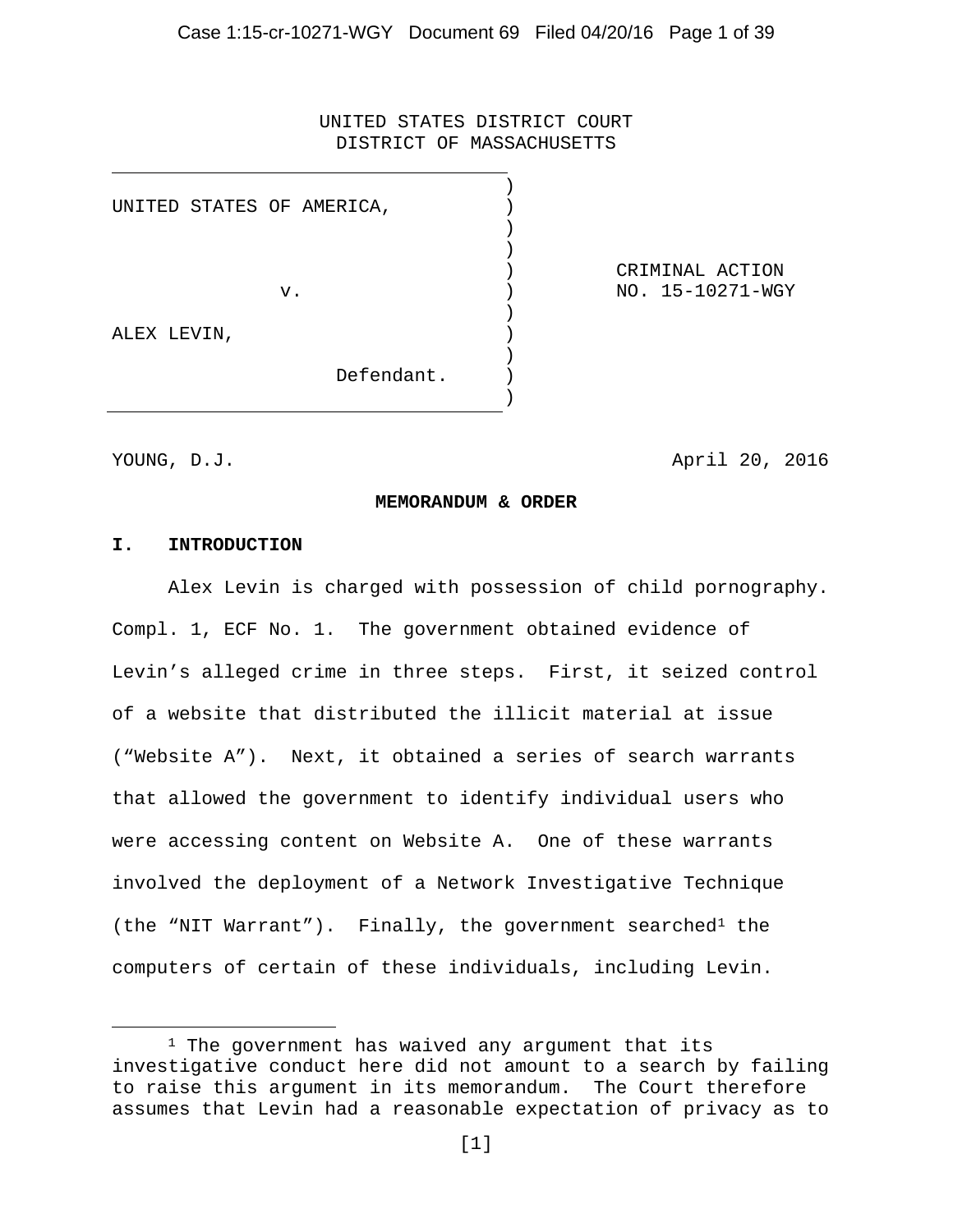Levin has moved to suppress the evidence obtained as a result of the issuance of the NIT Warrant, arguing that the NIT Warrant is void for want of jurisdiction under the Federal Magistrates Act, 28 U.S.C. § 636(a), and additionally that it violated Federal Rule of Criminal Procedure 41(b). Def.'s Mot. Suppress Evidence ("Def.'s Mot.") 5-6, ECF No. 44. The government contends that the NIT Warrant was valid and that, in any event, suppression is not an appropriate remedy on these facts. Gov't's Resp. Def.'s Mot. Suppress ("Gov't's Resp.") 1, ECF No. 60.

#### **II. FACTUAL BACKGROUND**

ł

This case involves a far-reaching and highly publicized investigation conducted by the Federal Bureau of Investigation in early 2015 to police child pornography.<sup>2</sup> The investigation focused on Website A, which was accessible to users only through

the information obtained through the execution of the various warrants.

<span id="page-1-0"></span> $2$  For coverage of this investigation, see, for example, Ellen Nakashima, This is How the Government is Catching People Who Use Child Porn Sites, Wash. Post, Jan 21, 2016, https://www.washingtonpost.com/world/national-security/how-thegovernment-is-using-malware-to-ensnare-child-pornusers/2016/01/21/fb8ab5f8-bec0-11e5-83d4- 42e3bceea902\_story.html; Mary-Ann Russon, FBI Crack Tor and Catch 1,500 Visitors to Biggest Child Pornography Website on the Dark Web, Int'l Bus. Times, Jan. 6, 2016, http://www.ibtimes.co.uk/fbi-crack-tor-catch-1500-visitors-

biggest-child-pornography-website-dark-web-1536417.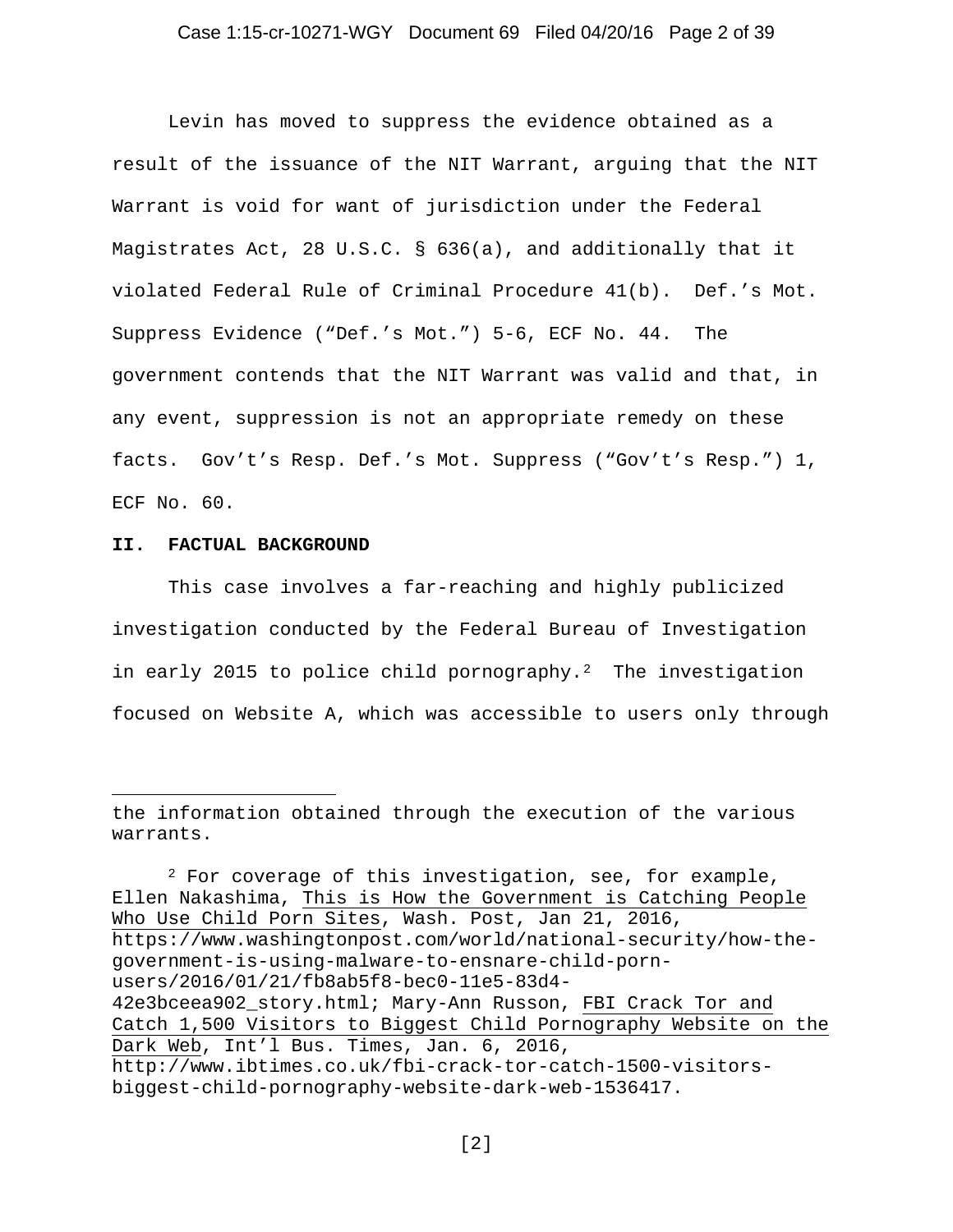#### Case 1:15-cr-10271-WGY Document 69 Filed 04/20/16 Page 3 of 39

the "Tor" network -- software designed to preserve users' anonymity by masking their IP addresses.<sup>3</sup> See Def.'s Mot., Ex. 3, Aff. Supp. Application Search Warrant ("Aff. Supp. NIT Warrant") 10-12, ECF No. 44-3.

As an initial step in their investigation, FBI agents seized control of Website A in February 2015. See id. at 21-23. Rather than immediately shutting it down, agents opted to run the site out of a government facility in the Eastern District of Virginia for two weeks in order to identify -- and ultimately, to prosecute -– users of Website A. See id. at 23. To do this

<span id="page-2-0"></span>Ξ <sup>3</sup> "Tor," which stands for "The Onion Router," is "the main browser people use to access" the "Darknet" -- "a specific part of th[e] hidden Web where you can operate in total anonymity." Going Dark: The Internet Behind the Internet, Nat'l Pub. Radio, May 25, 2014, http://www.npr.org/sections/alltechconsidered/ 2014/05/25/315821415/going-dark-the-internet-behind-theinternet. Tor itself is lawful and has various legitimate uses. See id. Indeed, it was developed by the United States Navy, which continues to use it "as a means of communicating with spies and informants[.]" John Lanchester, When Bitcoin Grows Up, 28 London R. Books No. 8, http://www.lrb.co.uk/v38/n08/johnlanchester/when-bitcoin-grows-up. Tor has, however, produced difficulties for law enforcement officials, "especially those pursuing child pornography, Internet fraud and black markets," since it allows criminals to evade detection. Martin Kaste, When a Dark Web Volunteer Gets Raided by the Police, Nat'l Pub. Radio, April 4, 2016, http://www.npr.org/sections/alltechconside red/2016/04/04/4729 92023/when-a-dark-web-volunteer-gets-raidedby-the-police; see also Lanchester, supra (describing Tor as "the single most effective web tool for terrorists, criminals and paedos" and noting that it "gives anonymity and geographical unlocatability to all its users"). At the same time, its legal users have raised concerns about the privacy implications of government "sting" operations on the Tor network. See Kaste, supra.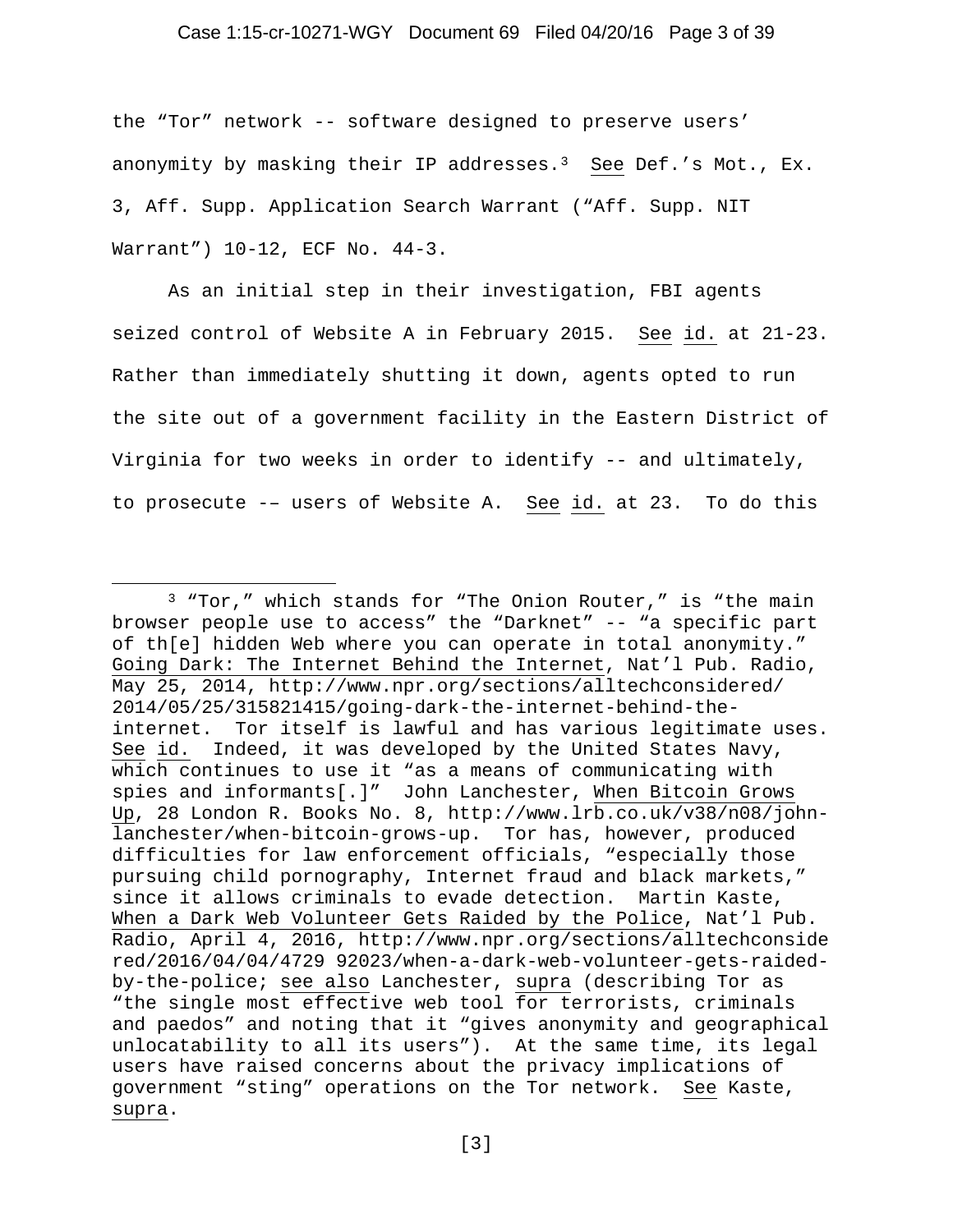### Case 1:15-cr-10271-WGY Document 69 Filed 04/20/16 Page 4 of 39

required the deployment of certain investigative tools. See id. at 23-24.

To that end, the government sought and obtained a series of warrants. First, on February 20, 2015, the government procured an order pursuant to Title III from a district judge in the Eastern District of Virginia permitting the government to intercept communications between Website A users. Def.'s Mot., Ex. 2 ("Title III Warrant"), ECF No. 44-2. Second, also on that date, the government obtained a warrant from a magistrate judge in the Eastern District of Virginia to implement a Network Investigative Technique ("NIT") that would allow the government covertly to transmit computer code to Website A users.[4](#page-3-0) NIT Warrant, ECF No. 44-3. This computer code then generated a communication from those users' computers to the governmentoperated server containing various identifying information, including those users' IP addresses.<sup>5</sup> See Aff. Supp. NIT Warrant  $24 - 26$ .

Ξ

<span id="page-3-0"></span><sup>4</sup> For a discussion of the government's recent use of these types of warrants, see Brian L. Owsley, Beware of Government Agents Bearing Trojan Horses, 48 Akron L. Rev. 315 (2015).

<span id="page-3-1"></span><sup>5</sup> The affidavit the government submitted in support of its application for the NIT Warrant describes this process:

In the normal course of operation, websites send content to visitors. A user's computer downloads that content and uses it to display web pages on the user's computer. Under the NIT authorized by this warrant,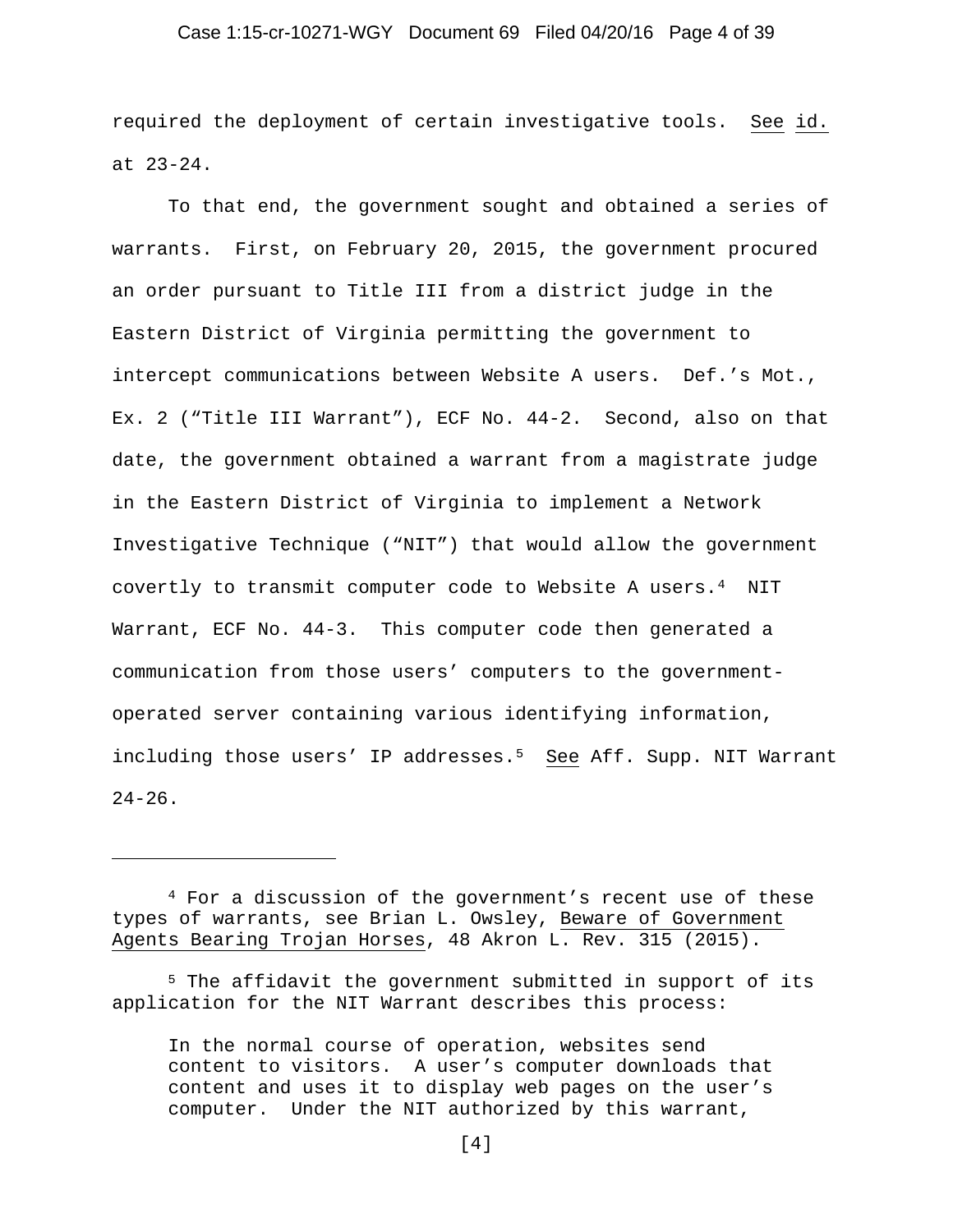#### Case 1:15-cr-10271-WGY Document 69 Filed 04/20/16 Page 5 of 39

Through the use of the NIT, government agents determined that a Website A user called "Manakaralupa" had accessed several images of child pornography in early March 2015, and they traced the IP address of that user to Levin's home address in Norwood, Massachusetts. Def.'s Mot., Ex. 1 ("Residential Warrant"), Aff. Supp. Application for Search Warrant ("Aff. Supp. Residential

Ĩ

Aff. Supp. NIT Warrant 24. The particular information seized pursuant to the NIT Warrant included:

1. the 'activating' computer's actual IP address, and the date and time that the NIT determines what that IP address is; 2. a unique identifier generated by the NIT (e.g., a series of numbers, letters, and/or special characters) to distinguish data from that of other 'activating' computers, that will be sent with and collected by the NIT; 3. the type of operating system running on the computer, including type (e.g., Windows), version (e.g., Windows 7), and architecture (e.g., x 86); 4. information about whether the NIT has already been delivered to the 'activating' computer; 5. the 'activating' computer's Host Name; 6. the 'activating' computer's active operating system username; and 7. the 'activating' computer's media access control ('MAC') address[.]

NIT Warrant, Attach. B (Information to be Seized).

<sup>[</sup>Website A], which will be located . . . in the Eastern District of Virginia, would augment that content with additional computer instructions. When a user's computer successfully downloads those instructions from [Website A] . . . the instructions, which comprise the NIT, are designed to cause the user's 'activating' computer to transmit certain information to a computer controlled by or known to the government.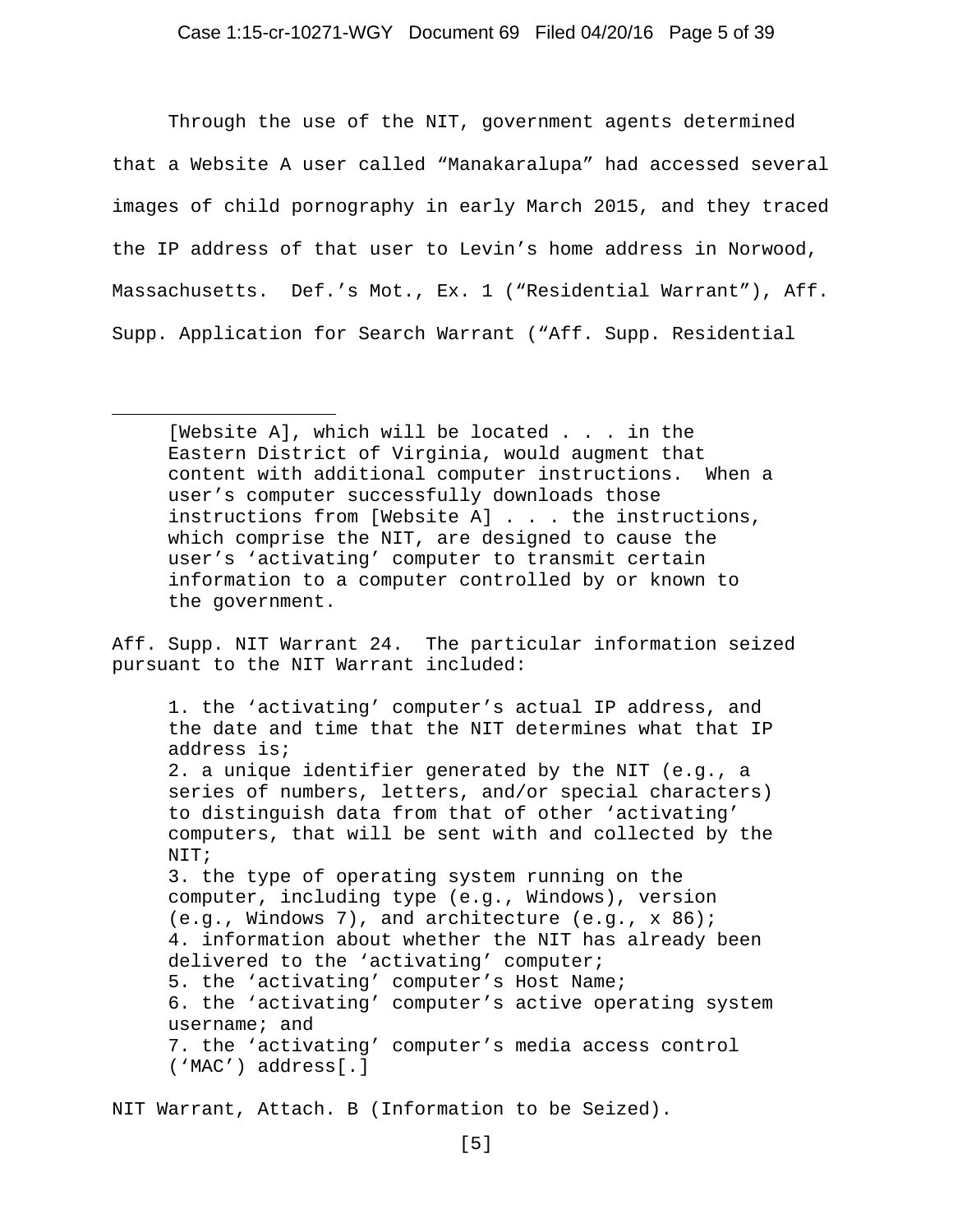#### Case 1:15-cr-10271-WGY Document 69 Filed 04/20/16 Page 6 of 39

Warrant") 11-12, ECF No. 44-1. On August 11, 2015, law enforcement officials obtained a third and final warrant (the "Residential Warrant") from Magistrate Judge Bowler in this District to search Levin's home. See Residential Warrant. Agents executed the Residential Warrant on August 12, 2015, and in their search of Levin's computer, identified eight media files allegedly containing child pornography. See Compl., Ex. 2, Aff. Supp. Application Criminal Compl. ¶ 7, ECF No. 1-2.

Levin was subsequently indicted on one count of possession of child pornography, 18 U.S.C. § 2252A(a)(5)(B). Indictment, ECF No. 8. He has since moved to suppress all evidence seized pursuant to the NIT Warrant and the Residential Warrant.<sup>6</sup> Def.'s Mot. After holding a hearing on March 25, 2016, the Court took Levin's motion under advisement. See Elec. Clerk's Notes, ECF No. 62.

#### <span id="page-5-1"></span>**III. ANALYSIS**

Ξ

In support of his motion to suppress, Levin contends that the NIT Warrant violated the territorial restrictions on the issuing magistrate judge's authority, $7$  and further that the

[6]

<span id="page-5-0"></span><sup>6</sup> The government does not contest Levin's argument that absent the NIT Warrant, it would not have had probable cause to support its Residential Warrant application, see Def.'s Mot. 14. For the sake of simplicity, the Court uses the phrase "evidence seized pursuant to the NIT Warrant" to include evidence seized pursuant to the Residential Warrant because all of that evidence is derivative of the NIT Warrant.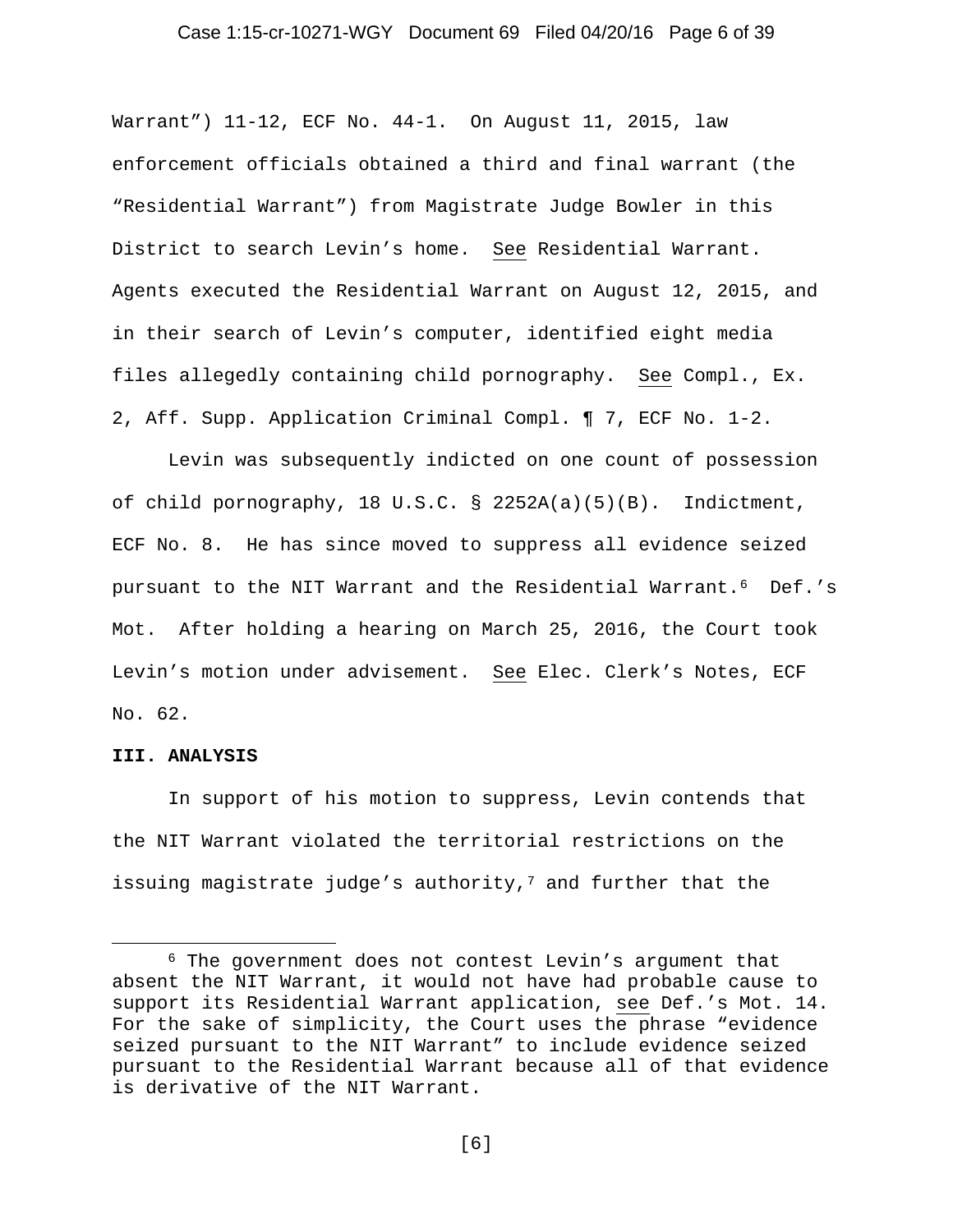#### Case 1:15-cr-10271-WGY Document 69 Filed 04/20/16 Page 7 of 39

evidence obtained pursuant to the NIT Warrant must be suppressed in light of law enforcement agents' deliberate disregard for the applicable rules and the prejudice Levin suffered as a consequence. See Def.'s Mot. 6-7. The government refutes each of these arguments, and additionally argues that the good-faith exception to the exclusionary rule renders suppression inappropriate. See Gov't's Resp. 1.

## **A. Magistrate Judge's Authority Under the Federal Magistrates Act and Rule 41(b)**

Levin argues that the issuance of the NIT Warrant ran afoul of both Section 636(a) of the Federal Magistrates Act and Rule 41(b) of the Federal Rules of Criminal Procedure. See Def.'s Mot. 5-7, 12. The conduct underlying each of these alleged violations is identical: the magistrate judge's issuance of a warrant to search property located outside of her judicial

Ĩ <sup>7</sup> A more precise characterization of Levin's challenge would be that the magistrate judge who issued the NIT Warrant had no authority to do so under the relevant statutory framework and federal rules -- not that the issuance of the warrant "violated" these provisions, by, for example, failing to comply with procedural requirements. In the Court's view, this distinction is meaningful, see infra Part III(B)(1), though it is one that neither the parties nor other courts evaluating similar challenges seem to appreciate, see, e.g., United States v. Michaud, No. 3:15-cr-05351-RJB, 2016 WL 337263 at \*5-\*7 (W.D. Wash. Jan. 28, 2016) (discussing whether the NIT Warrant "violates" Federal Rule of Criminal Procedure 41(b)). In the interest of consistency with the parties' briefings and prior caselaw, however, the Court continues the tradition of referring to actions by a magistrate judge that fall outside the scope of her authority as "violations" of the provisions that confer such authority.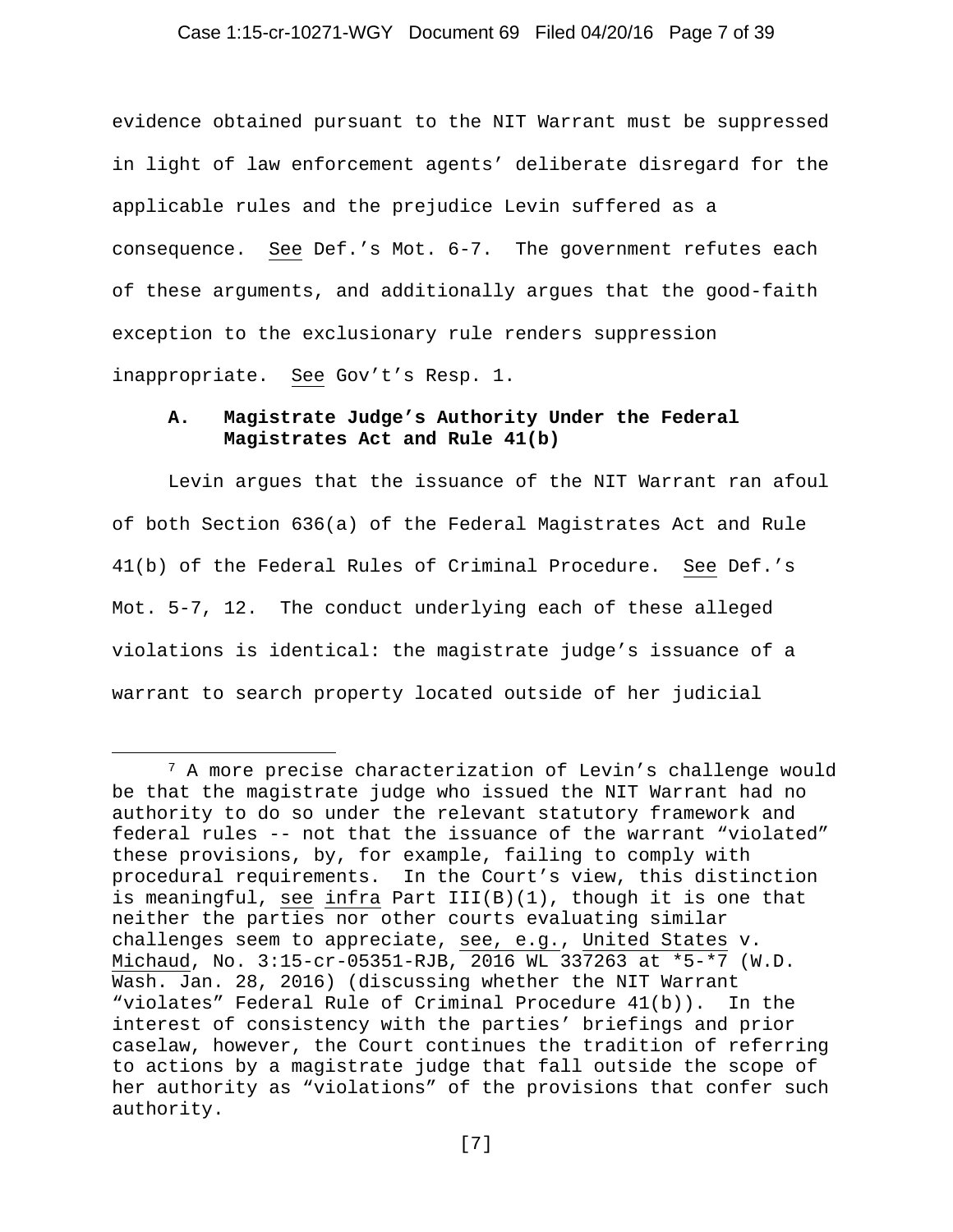#### Case 1:15-cr-10271-WGY Document 69 Filed 04/20/16 Page 8 of 39

district. See id. Moreover, because Section 636(a) expressly incorporates any authorities granted to magistrate judges by the Federal Rules of Criminal Procedure, see infra Part III(A)(1), the Court's analyses of whether the NIT Warrant was statutorily permissible and whether it was allowed under Rule 41(b) are necessarily intertwined.

### **1. Federal Magistrates Act**

Section 636(a) of the Federal Magistrates Act establishes "jurisdictional limitations on the power of magistrate judges[.]" United States v. Krueger, 809 F.3d 1109, 1122 (10th Cir. 2015) (Gorsuch, J., concurring). It provides, in relevant part:

(a) Each United States magistrate judge serving under this chapter shall have within the district in which sessions are held by the court that appointed the magistrate judge, at other places where that court may function, and elsewhere as authorized by law--

(1) all powers and duties conferred or imposed . . . by law or by the Rules of Criminal Procedure[.]

28 U.S.C. § 636(a). Levin argues that the magistrate judge's issuance of a warrant to search property outside of her judicial district violated the territorial restrictions provided in the first paragraph of Section 636(a). Def.'s Mot. 12. In other words, because the NIT Warrant approved a search of property outside the Eastern District of Virginia ("the district in which sessions are held by the court that appointed the magistrate"),

[8]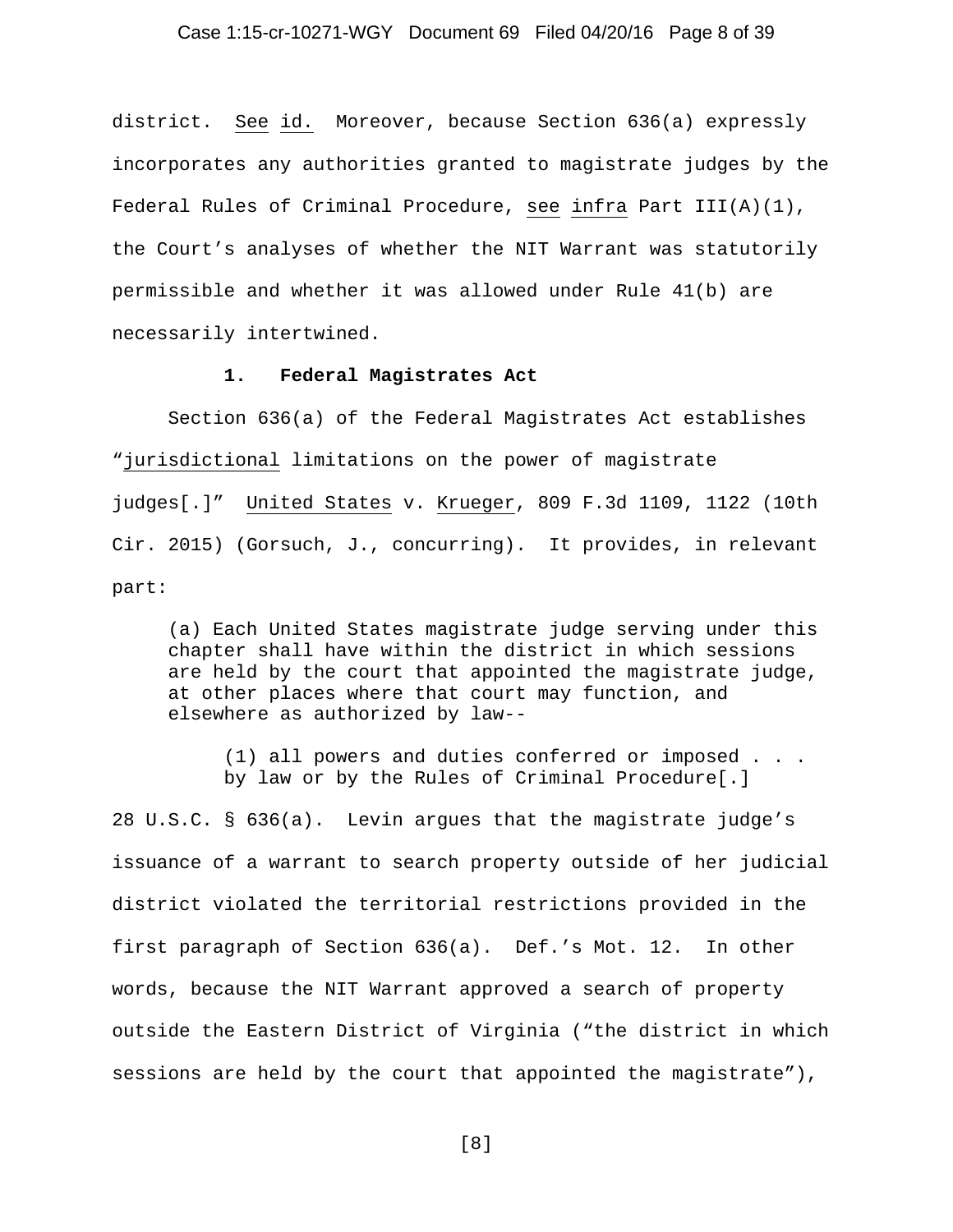### Case 1:15-cr-10271-WGY Document 69 Filed 04/20/16 Page 9 of 39

and neither of the other clauses in the first paragraph of Section 636(a) applies, Levin contends that the magistrate judge lacked jurisdiction to issue it. See id. The government, for its part, notes that Levin does not meaningfully distinguish between the requirements of the statute and of Rule 41(b), and advances the same arguments to support the magistrate judge's authority to issue the NIT Warrant under Section 636(a) and under Rule 41(b). Gov't's Resp. 21.

As discussed in more detail infra Part  $III(A)(2)(i)$ , the Court is persuaded by Levin's argument that the NIT Warrant indeed purported to authorize a search of property located outside the district where the issuing magistrate judge sat. The magistrate judge had no jurisdiction to issue such a warrant under the first paragraph of Section 636(a). The Court also concludes that Section 636(a)(1) is inapposite because Rule 41(b) did not confer on the magistrate judge authority to issue the NIT Warrant Levin challenges here, see infra Part III(A)(2), and the government points to no other "law or . . . Rule[] of Criminal Procedure" on which the magistrate judge could have based its jurisdiction pursuant to Section 636(a)(1), see infra note 11. Consequently, the Court holds that the Federal Magistrates Act did not authorize the magistrate judge to issue the NIT Warrant here.

# **2. Rule 41(b)**

[9]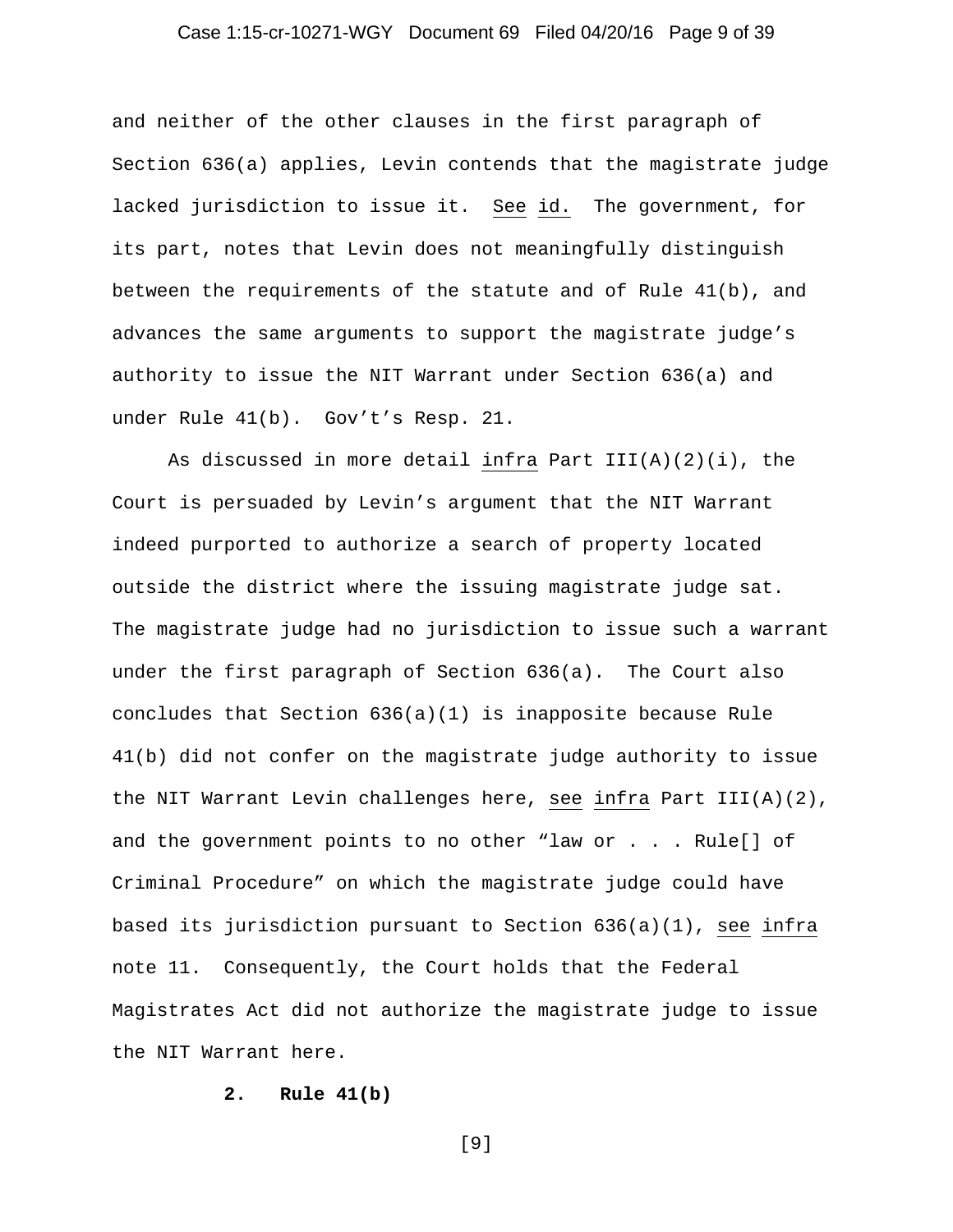Rule 41(b), titled "Authority to Issue a Warrant,"

provides as follows:

At the request of a federal law enforcement officer or an attorney for the government:

(1) a magistrate judge with authority in the district -- or if none is reasonably available, a judge of a state court of record in the district -- has authority to issue a warrant to search for and seize a person or property located within the district;

(2) a magistrate judge with authority in the district has authority to issue a warrant for a person or property outside the district if the person or property is located within the district when the warrant is issued but might move or be moved outside the district before the warrant is executed;

(3) a magistrate judge -- in an investigation of domestic terrorism or international terrorism -- with authority in any district in which activities related to the terrorism may have occurred has authority to issue a warrant for a person or property within or outside that district;

(4) a magistrate judge with authority in the district has authority to issue a warrant to install within the district a tracking device; the warrant may authorize use of the device to track the movement of a person or property located within the district, outside the district, or both; and

(5) a magistrate judge having authority in any district where activities related to the crime may have occurred, or in the District of Columbia, may issue a warrant for property that is located outside the jurisdiction of any state or district, but within any of the following:

(A) a United States territory, possession, or commonwealth;

(B) the premises -- no matter who owns them -- of a United States diplomatic or consular mission in a foreign state, including any appurtenant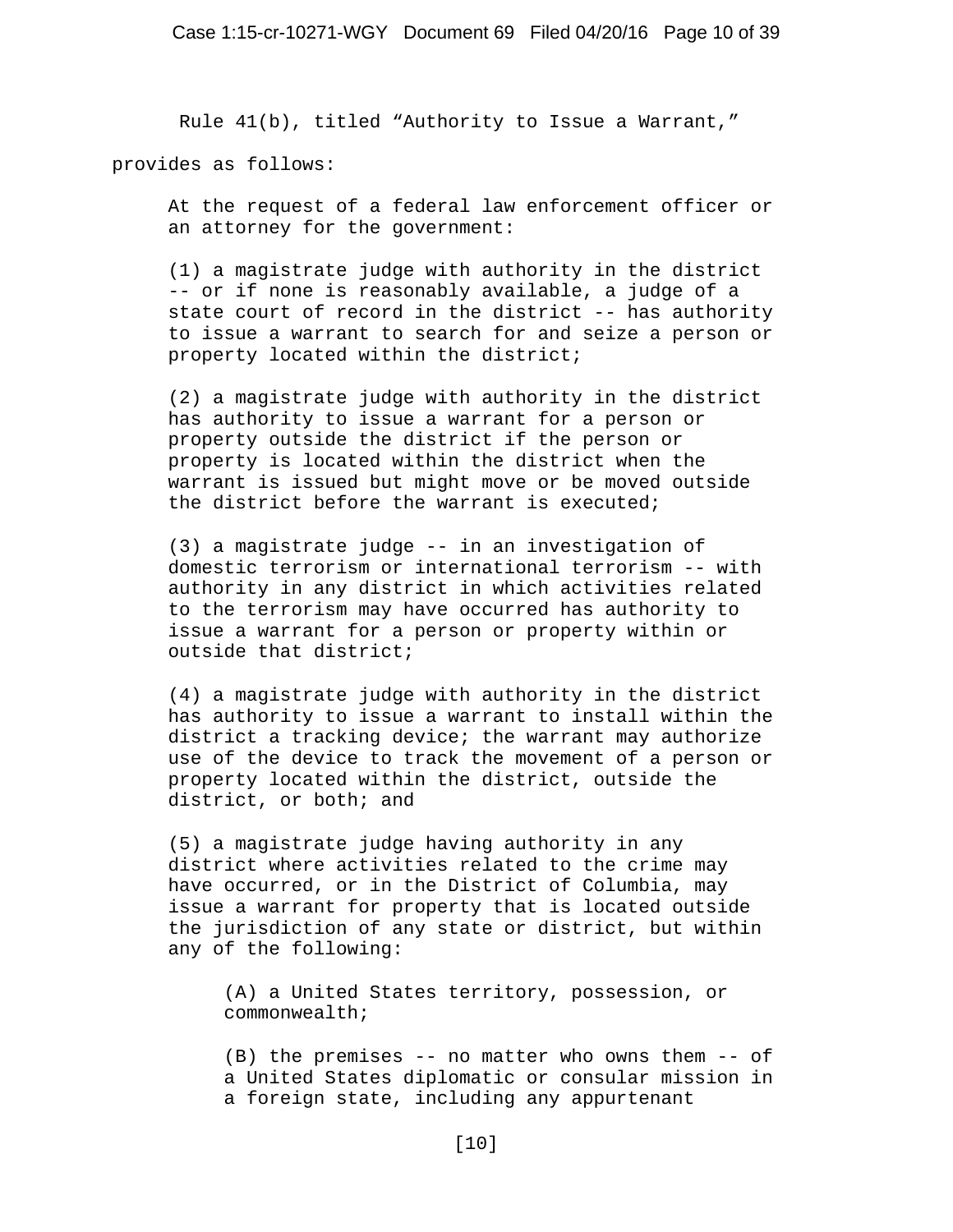building, part of a building, or land used for the mission's purposes; or

(C) a residence and any appurtenant land owned or leased by the United States and used by United States personnel assigned to a United States diplomatic or consular mission in a foreign state.

Fed. R. Crim. P. 41(b).

The government argues for a liberal construction of Rule 41(b) that would authorize the type of search that occurred here pursuant to the NIT Warrant. See Gov't's Resp. 18-20. Specifically, it argues that subsections  $(1)$ ,  $(2)$ , and  $(4)$  of Rule 41(b) are each sufficient to support the magistrate judge's issuance of the NIT Warrant. Id. This Court is unpersuaded by the government's arguments. Because the NIT Warrant purported to authorize a search of property located outside the Eastern District of Virginia, and because none of the exceptions to the general territorial limitation of Rule 41(b)(1) applies, the Court holds that the magistrate judge lacked authority under Rule 41(b) to issue the NIT Warrant.

#### **i. Rule 41(b)(1)**

The government advances two distinct lines of argument as to why Rule 41(b)(1) authorizes the NIT Warrant. One is that all of the property that was searched pursuant to the NIT Warrant was actually located within the Eastern District of Virginia, where the magistrate judge sat: since Levin -- as a

[11]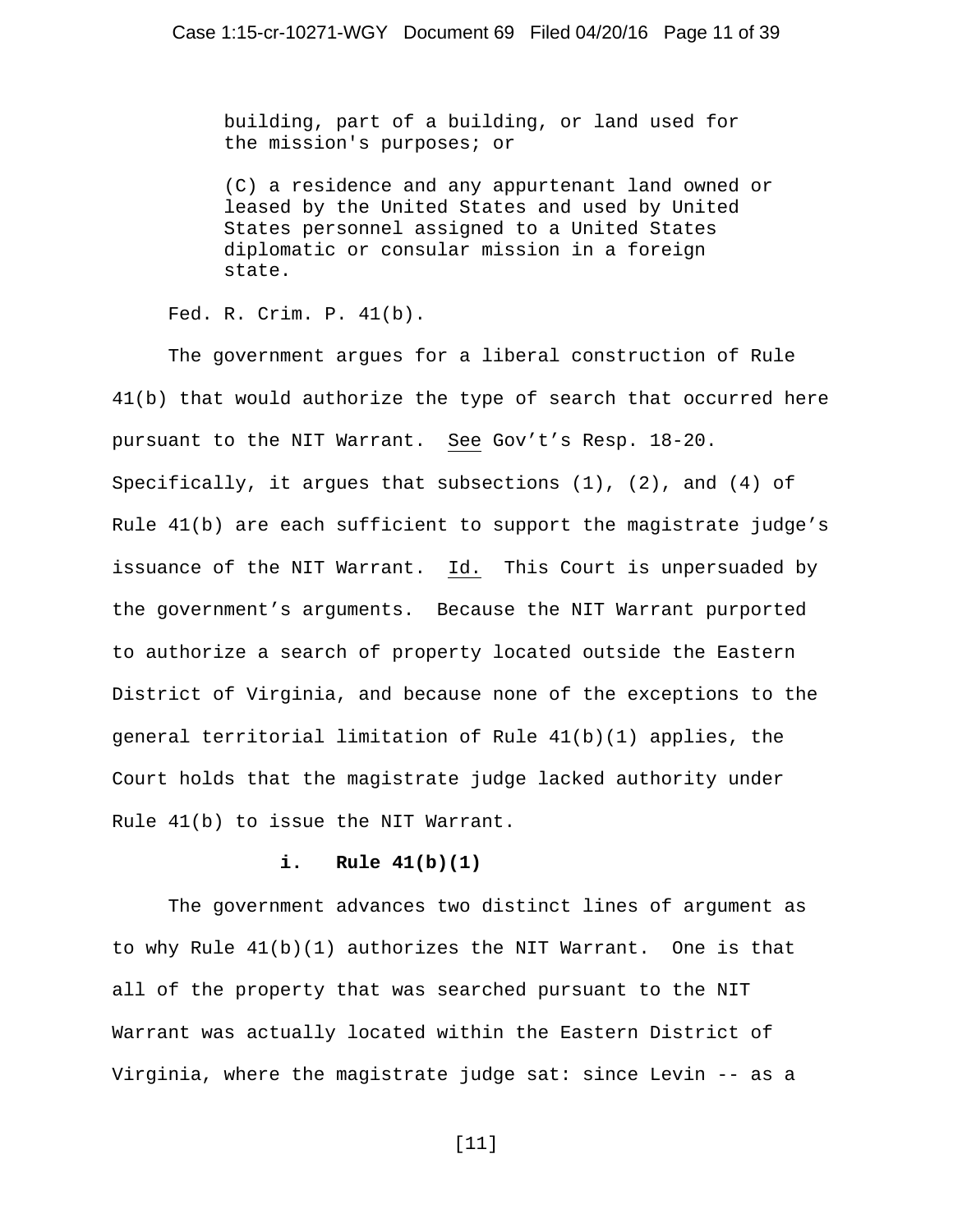### Case 1:15-cr-10271-WGY Document 69 Filed 04/20/16 Page 12 of 39

user of Website A -- "retrieved the NIT from a server in the Eastern District of Virginia, and the NIT sent [Levin's] network information back to a server in that district," the government argues the search it conducted pursuant to the NIT Warrant properly can be understood as occurring within the Eastern District of Virginia. Gov't's Resp. 20. This is nothing but a strained, after-the-fact rationalization. In its explanation of the "Place to be Searched," the NIT Warrant made clear that the NIT would be used to "obtain[] information" from various "activating computers[.]["8](#page-11-0) NIT Warrant 32. As is clear from Levin's case -- his computer was located in Massachusetts -- at least some of the activating computers were located outside of the Eastern District of Virginia. That the Website A server is located in the Eastern District of Virginia is, for purposes of Rule  $41(b)(1)$ , immaterial, since it is not the server itself from which the relevant information was sought. See United States v. Michaud, No. 3:15-cr-05351-RJB, 2016 WL 337263 at \*6 (W.D. Wash. Jan. 28, 2016) (examining the permissibility of the

Ĩ

<span id="page-11-0"></span><sup>&</sup>lt;sup>8</sup> That the cover page of the NIT Warrant application indicated that the property to be searched was located in the Eastern District of Virginia, see NIT Warrant 1, does not alter this conclusion. See Michaud, 2016 WL 337263 at \*4 (observing that to read this NIT Warrant as authorizing a search of property located exclusively within the Eastern District of Virginia, on the basis of its cover page, is "an overly narrow reading of the NIT Warrant that ignores the sum total of its content.").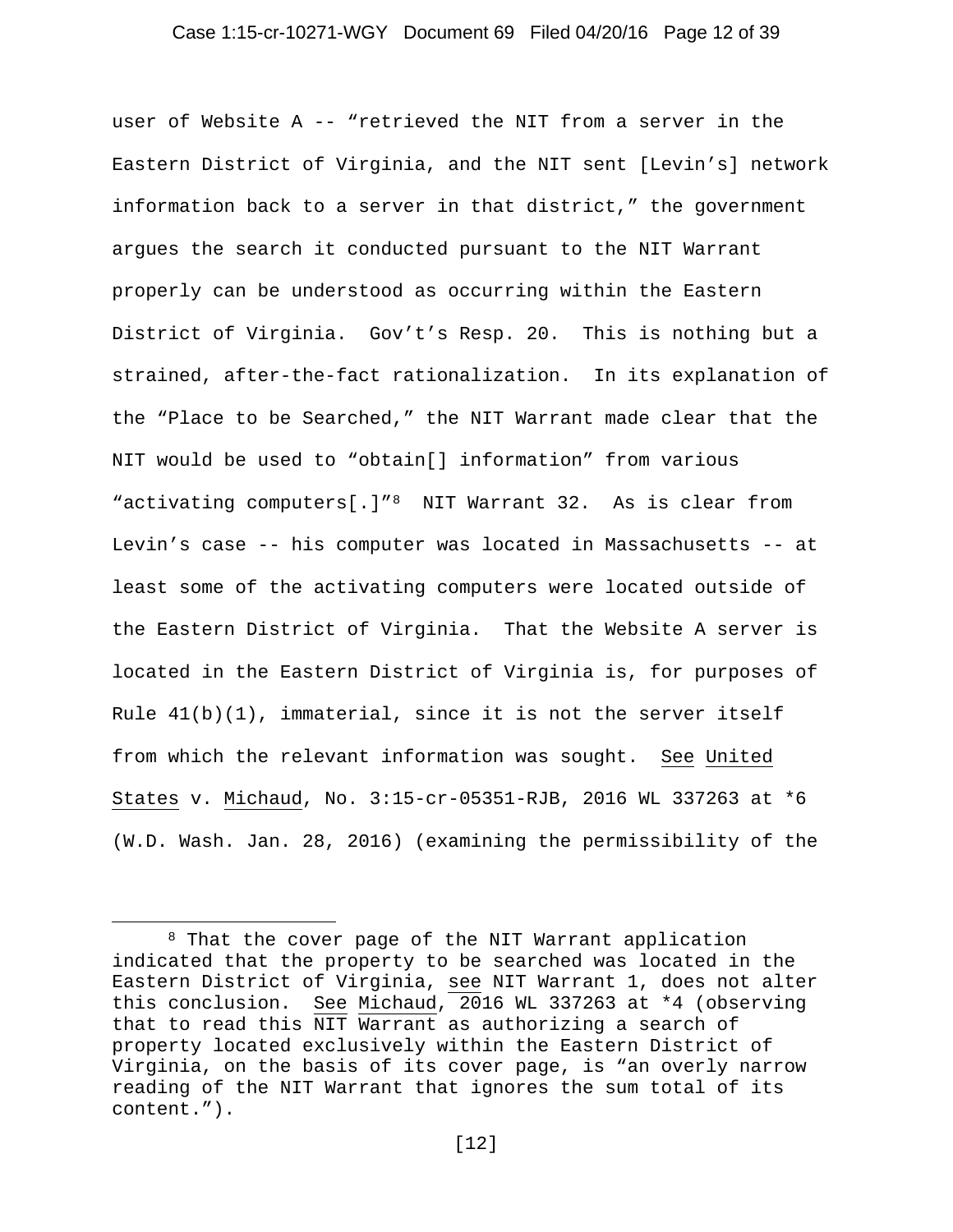### Case 1:15-cr-10271-WGY Document 69 Filed 04/20/16 Page 13 of 39

same NIT Warrant and concluding that Rule 41(b)(1) did not authorize the search "because the object of the search and seizure was Mr. Michaud's computer, not located in the Eastern District of Virginia").

The government's other argument is that where, as here, it is impossible to identify in advance the location of the property to be searched, Rule 41(b)(1) ought be interpreted to allow "a judge in the district with the strongest known connection to the search" to issue a warrant. See Gov't's Resp. 20. This argument fails, though, because it adds words to the Rule. See Lopez-Soto v. Hawayek, 175 F.3d 170, 173 (1st Cir. 1999) ("Courts have an obligation to refrain from embellishing statutes by inserting language that Congress opted to omit.").

#### **ii. Rule 41(b)(2)**

Rule  $41(b)(2)$  confers on magistrate judges the authority "to issue a warrant of a person or property outside the district if the person or property is located within the district when the warrant is issued but might move or be moved outside the district before the warrant is executed." Fed. R. Crim. P. 41(b)(2). The government argues that because the NIT (i.e., the computer code used to generate the identifying information from users' computers) was located in the Eastern District of Virginia at the time the warrant was issued, this subsection applies. Gov't's Resp. 19. As discussed above, however, the

[13]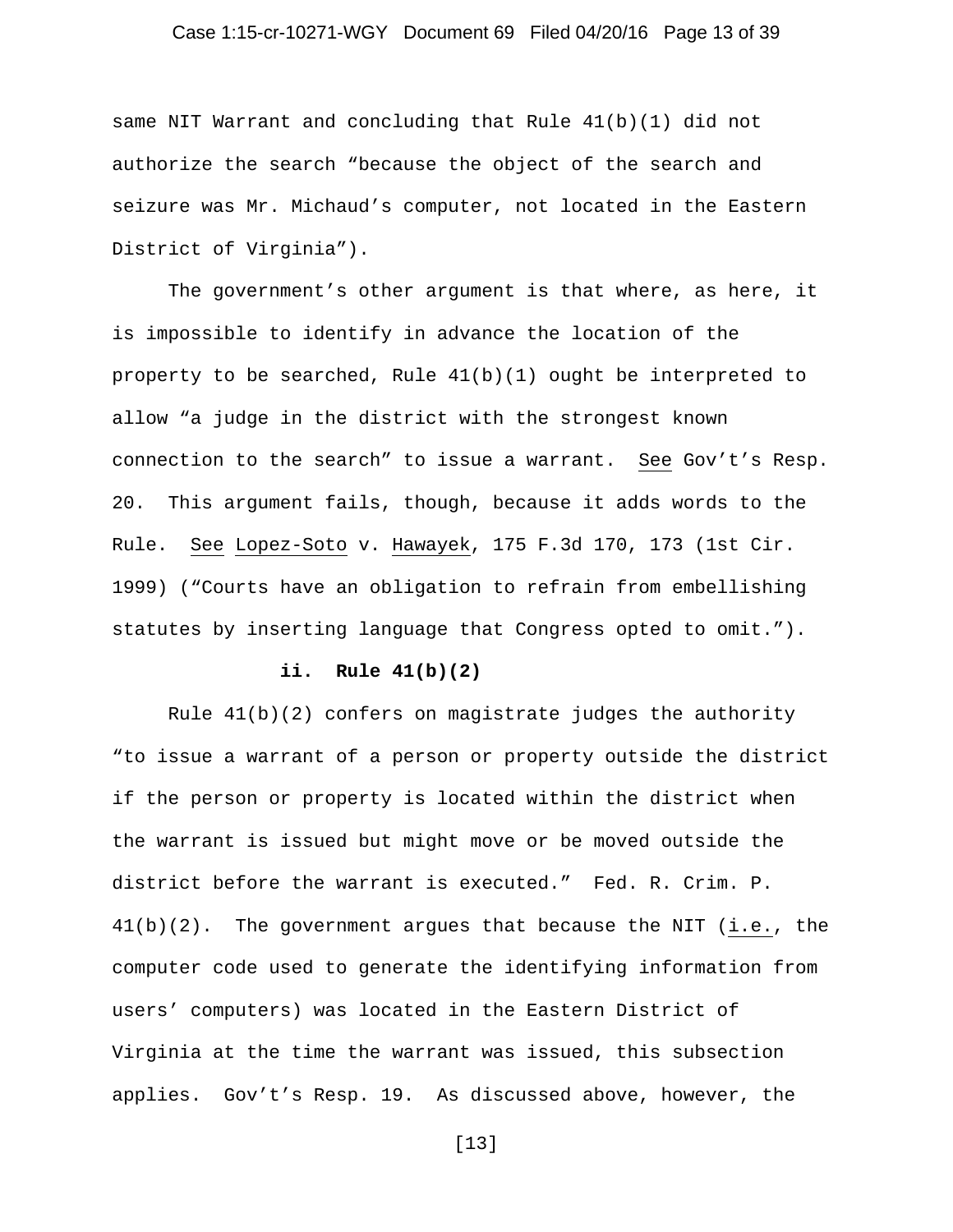### Case 1:15-cr-10271-WGY Document 69 Filed 04/20/16 Page 14 of 39

actual property to be searched was not the NIT nor the server on which it was located, but rather the users' computers. Therefore, Rule  $41(b)(2)$  is inapposite.

### **iii. Rule 41(b)(4)**

The Court is similarly unpersuaded by the government's argument regarding Rule 41(b)(4), which authorizes magistrate judges in a particular district "to issue a warrant to install within the district a tracking device," even where the person or property on whom the device is installed later moves outside the district, see Fed. R. Crim. P.  $41(b)(4)$ . The government likens the transmittal of the NIT to Website A users' computers to the installation of a tracking device in a container holding contraband, insofar as each permits the government to identify the location of illegal material that has moved outside the relevant jurisdiction. Gov't's Resp. 19-20. This analogy does not persuade the Court that the NIT properly may be considered a tracking device, regardless of where the "installation" occurred.[9](#page-13-0)

Ĩ

<span id="page-13-0"></span><sup>&</sup>lt;sup>9</sup> Indeed, as the court pointed out in Michaud, which involved the same NIT Warrant:

If the 'installation' occurred on the governmentcontrolled computer, located in the Eastern District of Virginia, applying the tracking device exception breaks down, because [users of Website A] never controlled the government-controlled computer, unlike a car with a tracking device leaving a particular district. If the installation occurred on [the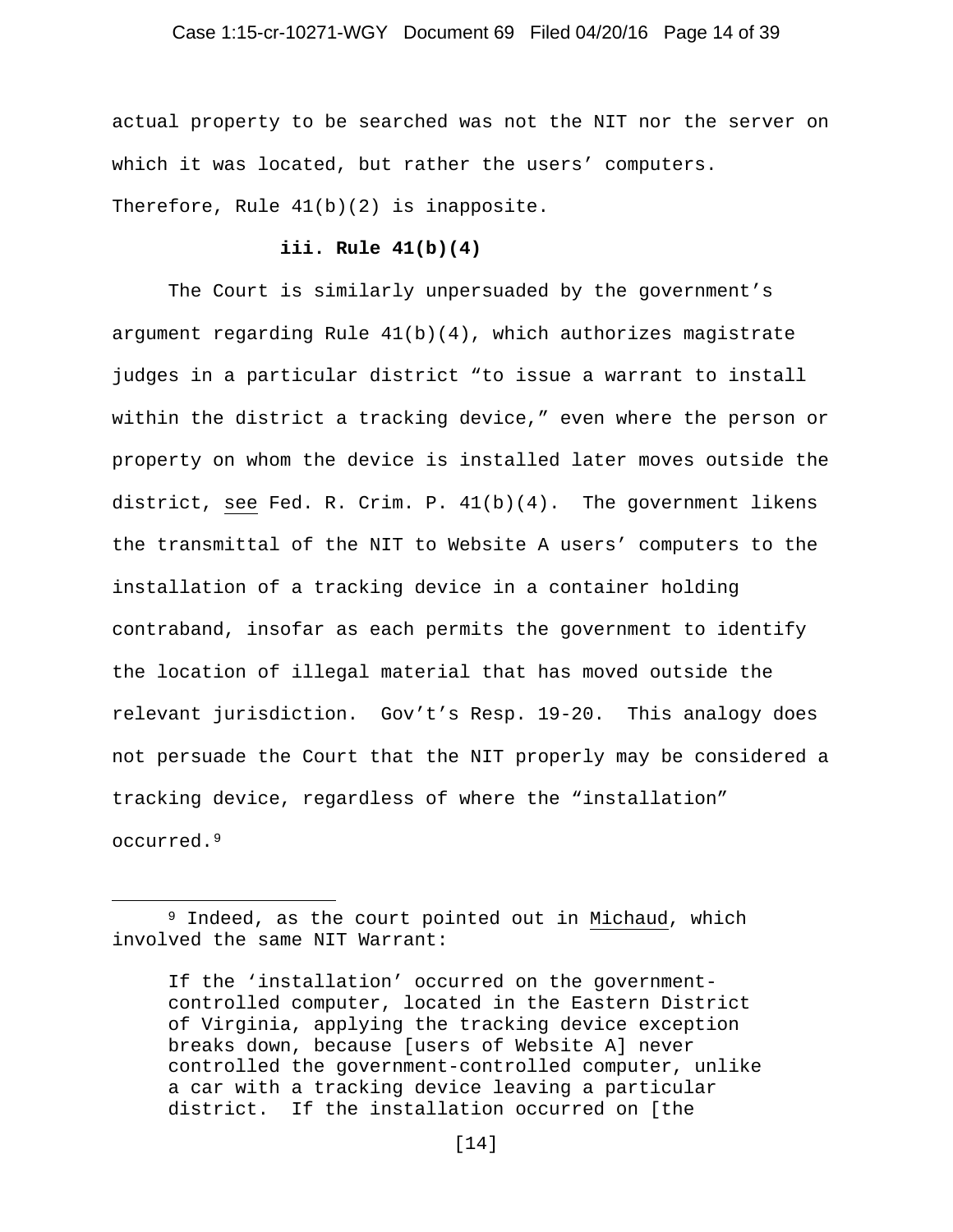#### **B. Suppression**

ł

Having concluded that neither the Federal Magistrates Act nor Rule 41(b) authorized the issuance of the NIT Warrant, the Court now turns to the question of whether suppression of the evidence obtained pursuant to the NIT Warrant is an appropriate remedy. Levin argues that this evidence ought be suppressed because the magistrate judge lacked jurisdiction to issue the NIT Warrant and because Levin was prejudiced by the Rule 41 violation. Def.'s Mot. 13-14. The government argues that even if the issuance of the NIT Warrant was not sanctioned by Rule 41 or Section 636(a), suppression is too extreme a remedy, as any violation of the relevant rule or statute was merely ministerial and there was no resulting prejudice to Levin. Gov't's Resp.

individual Website A user's] computer, applying the tracking device exception again fails, because [the user's] computer was never physically located within the Eastern District of Virginia.

<sup>2016</sup> WL 337263 at \*6. In any case, the Court is persuaded by the Southern District of Texas's interpretation of "installation." See In re Warrant to Search a Target Computer at Premises Unknown, 958 F.Supp.2d 753, 758 (S.D. Tex. 2013) (rejecting government's application for a warrant remotely to extract identifying information from a computer in an unknown location, noting that "there is no showing that the installation of the 'tracking device' (i.e. the software) would take place within this district. To the contrary, the software would be installed on a computer whose location could be anywhere on the planet."). Under that approach, the "installation" of the NIT occurred not within the Eastern District of Virginia, where the server is located, but rather at the site of each user's computer. See id.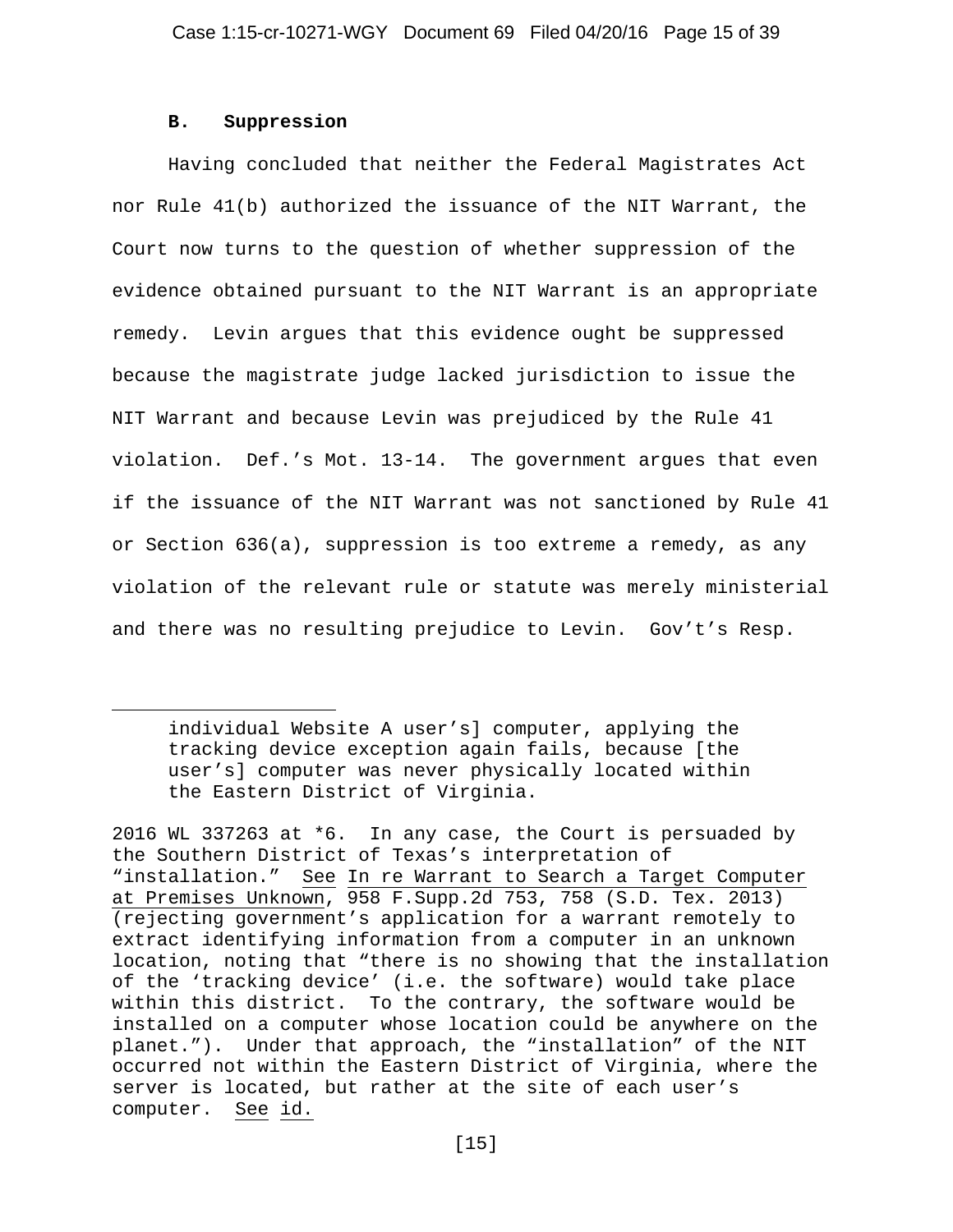### Case 1:15-cr-10271-WGY Document 69 Filed 04/20/16 Page 16 of 39

16. Further, the government contends that the good-faith exception to the exclusionary rule ought preclude suppression of the evidence seized. Id. at 21-23.

The Court concludes that the violation at issue here is distinct from the technical Rule 41 violations that have been deemed insufficient to warrant suppression in past cases, and, in any event, Levin was prejudiced by the violation. Moreover, the Court holds that the good-faith exception is inapplicable because the warrant at issue here was void ab initio.

#### **1. Nature of the Rule 41 Violation**

A violation of Rule 41 that is purely technical or ministerial gives rise to suppression only where the defendant demonstrates that he suffered prejudice as a result of the violation. See United States v. Bonner, 808 F.2d 864, 869 (1st Cir. 1986). The government apparently submits that all Rule 41 violations "are essentially ministerial," and accordingly that suppression is an inappropriate remedy absent a showing of prejudice. Gov't's Resp. 16 (citing United States v. Burgos-Montes, 786 F.3d 92, 109 (1st Cir. 2015)).

Rule 41, however, has both procedural and substantive provisions -- and the difference matters. Courts faced with violations of Rule 41's procedural requirements have generally found such violations to be merely ministerial or technical, and

[16]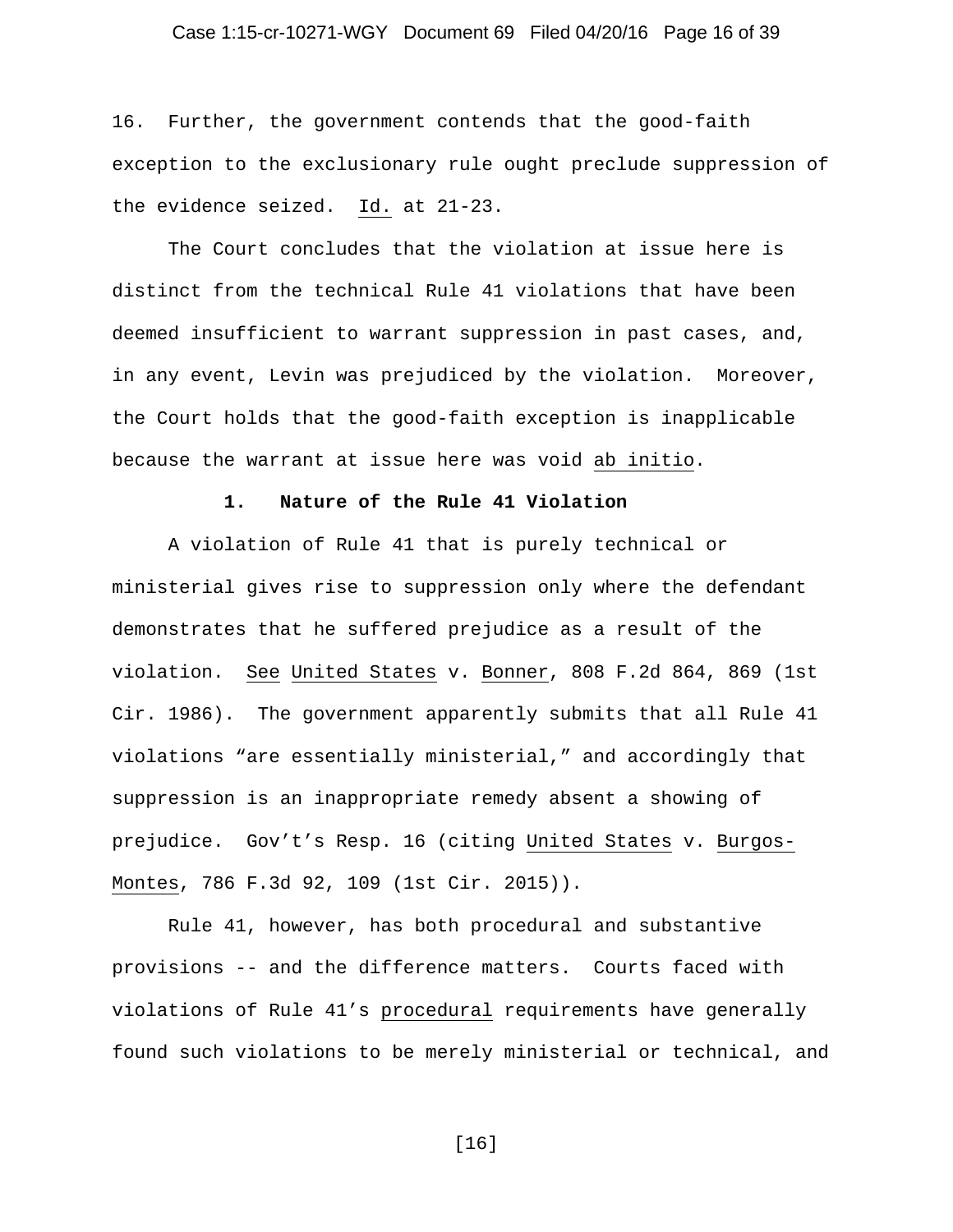### Case 1:15-cr-10271-WGY Document 69 Filed 04/20/16 Page 17 of 39

as a result have determined suppression to be unwarranted.<sup>10</sup> By contrast, this case involves a violation of Rule 41(b), which is "a substantive provision[.]" United States v. Berkos, 543 F.3d 392, 398 (7th Cir. 2008); see also United States v. Krueger, 809 F.3d 1109, 1115 n.7 (10th Cir. 2015) (noting that Rule 41(b)(1) "is unique from other provisions of Rule 41 because it implicates substantive judicial authority," and accordingly concluding that past cases involving violations of other subsections of Rule 41 "offer limited guidance") (internal quotation marks and citation omitted). Thus, it does not follow from cases involving violations of Rule 41's procedural provisions that the Rule 41(b) violation at issue here -- which involves the authority of the magistrate judge to issue the warrant, and consequently, the underlying validity of the

Ĩ

<span id="page-16-0"></span><sup>&</sup>lt;sup>10</sup> These violations implicate the various subsections of Rule 41, with the exception of subsection (b). See, e.g., Burgos-Montes, 786 F.3d at 108-09 (magistrate judge's "failure . . . to define the time period of the search when the form itself provides that the search is to be completed within [10 days], and . . . failure to designate a magistrate to whom the form should be returned" was technical violation of Rule 41(e)); Bonner, 808 F.2d at 869 (officers' failure to comply with Rule 41(f) requirement of leaving a copy of the warrant at the place to be searched was ministerial and did not call for suppression of resulting evidence); United States v. Dauphinee, 538 F.2d 1, 3 (1st Cir. 1976) ("The various procedural steps required by Rule  $41(d)$  are basically ministerial[,]" and therefore suppression of evidence obtained in violation of that provision was not warranted absent showing of prejudice); United States v. Pryor, 652 F.Supp. 1353, 1365-66, (D. Me. 1987) (violation of Rule 41(c)'s procedural requirements regarding nighttime searches did not call for suppression).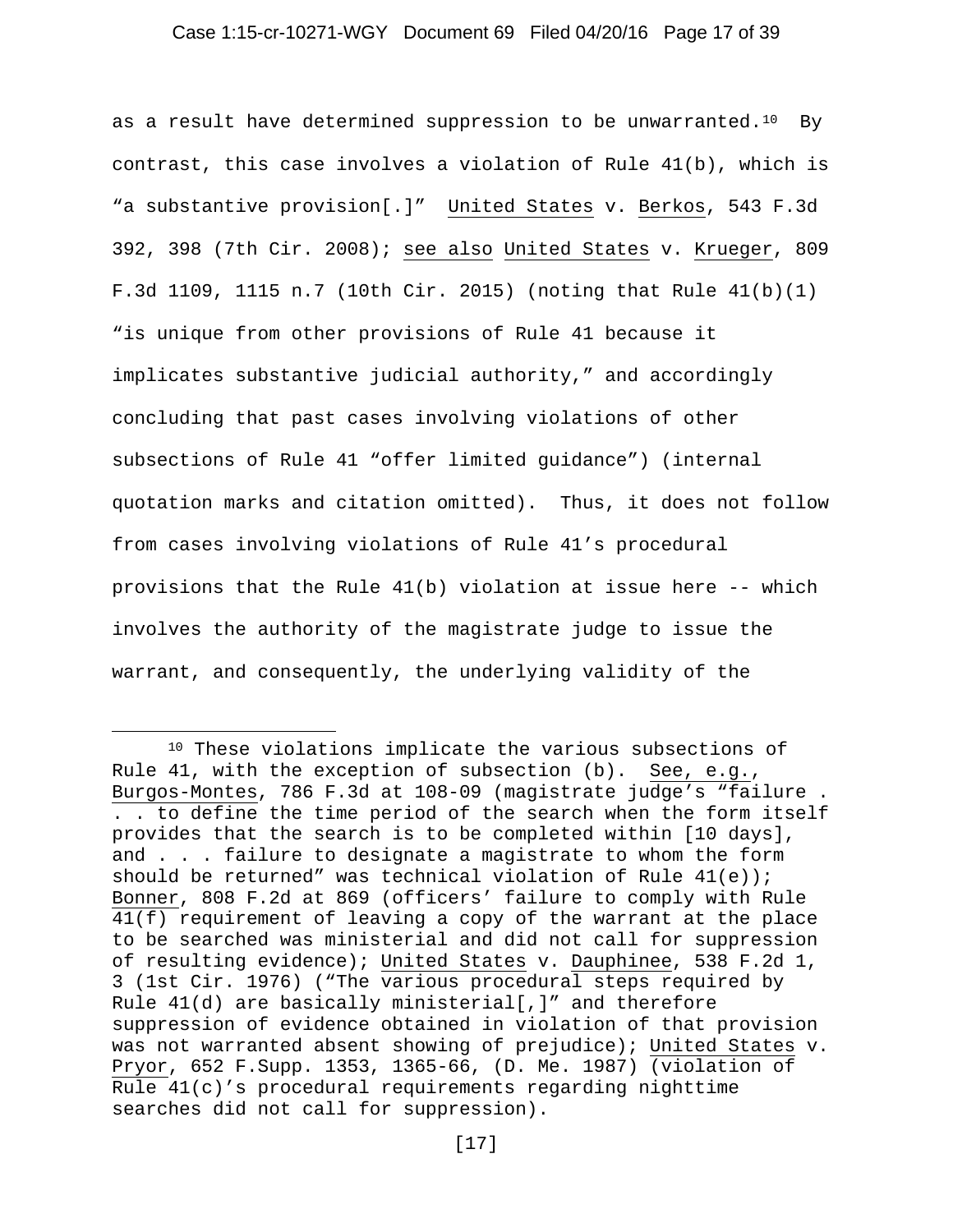### Case 1:15-cr-10271-WGY Document 69 Filed 04/20/16 Page 18 of 39

warrant -- was simply ministerial. See United States v. Glover, 736 F.3d 509, 515 (D.C. Cir. 2013) (concluding that a Rule 41(b) violation constitutes a "jurisdictional flaw" that cannot "be excused as a 'technical defect'").

Because the violation here involved "substantive judicial authority" rather than simply "the procedures for obtaining and issuing warrants," Krueger, 809 F.3d at 1115 n.7, the Court cannot conclude that it was merely ministerial; in fact, because Rule 41(b) did not grant her authority to issue the NIT warrant, the magistrate judge was without jurisdiction to do so. $^{11}$  The government characterizes Levin's challenge as targeting "the location of the search, not probable cause or the absence of judicial approval." Gov't's Resp. 16. Here, however, because the magistrate judge lacked authority, and thus jurisdiction, to issue the NIT Warrant, there simply was no judicial approval. See United States v. Houston, 965 F.Supp.2d 855, 902 n.12 (E.D. Tenn. 2013) ("A search warrant issued by an individual without

<span id="page-17-0"></span>ł <sup>11</sup> For the magistrate judge to have had jurisdiction to issue the warrant under Section 636(a), she must have had authority to do so under Rule 41(b), as the government has pointed to no alternative statutory authority or federal rule that could serve as the basis for such jurisdiction. Moreover, the government's argument regarding courts' inherent authority to issue warrants, see Gov't's Resp. 20-21, does not extend to magistrate judges, whose authority derives from -- and is bounded by -- the specific statutory provisions and rules discussed herein.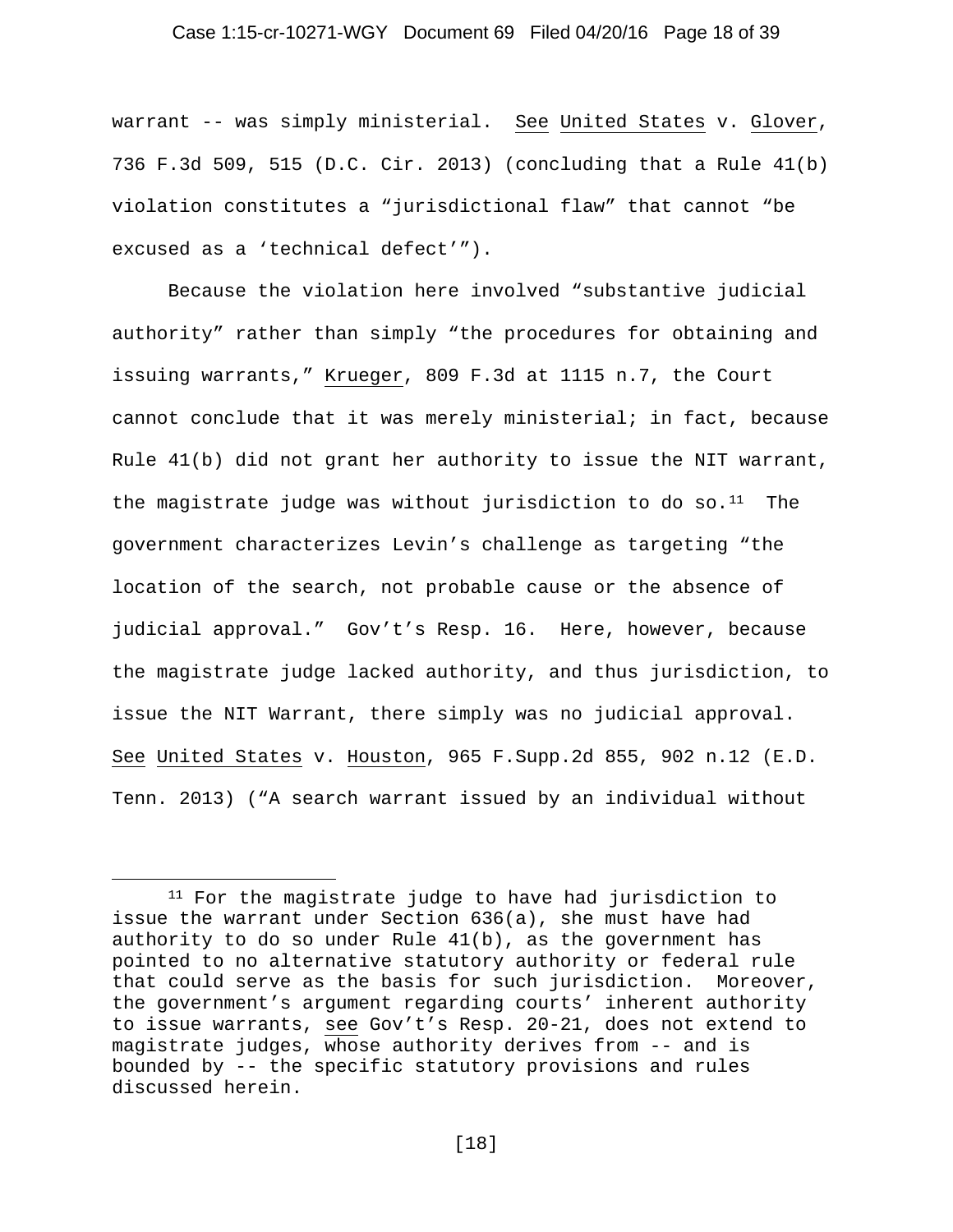### Case 1:15-cr-10271-WGY Document 69 Filed 04/20/16 Page 19 of 39

legal authority to do so is 'void ab initio'") (quoting United States v. Master, 614 F.3d 236, 241 (6th Cir. 2010)); United States v. Peltier, 344 F.Supp.2d 539, 548 (E.D. Mich. 2004) ("A search warrant signed by a person who lacks the authority to issue it is void as a matter of law.") (citation omitted); cf. State v. Surowiecki, 440 A.2d 798, 799 (Mont. 1981) ("[A] lawful signature on the search warrant by the person authorized to issue it [is] essential to its issuance[,]" such that an unsigned warrant is void under state law and confers no authority to act, despite existence of probable cause).

NITs, while raising serious concerns,  $12$  are legitimate law enforcement tools. Indeed, perhaps magistrate judges should have the authority to issue these types of warrants. See In re Warrant to Search a Target Computer at Premises Unknown, 958 F.Supp.2d at 761 (noting that "there may well be a good reason

ł

<span id="page-18-0"></span><sup>&</sup>lt;sup>12</sup> The Court expresses no opinion on the use of this particular police tactic under these circumstances, but notes that its use in the context of investigating and prosecuting child pornography has given rise to significant debate. See, e.g., The Ethics of a Child Pornography Sting, N.Y. Times, Jan. 27, 2016, http://www.nytimes.com/roomfordebate/2016/01/27/theethics-of-a-child-pornography-sting. The continuing harm to the victims of this hideous form of child abuse is the distribution of the photographs and videos in which the victims appear. See, e.g., United States v. Kearney, 672 F.3d 81, 94 (1st Cir. 2012) (internal citations omitted). Unlike those undercover stings where the government buys contraband drugs to catch the dealers, here the government disseminated the child obscenity to catch the purchasers -- something akin to the government itself selling drugs to make the sting.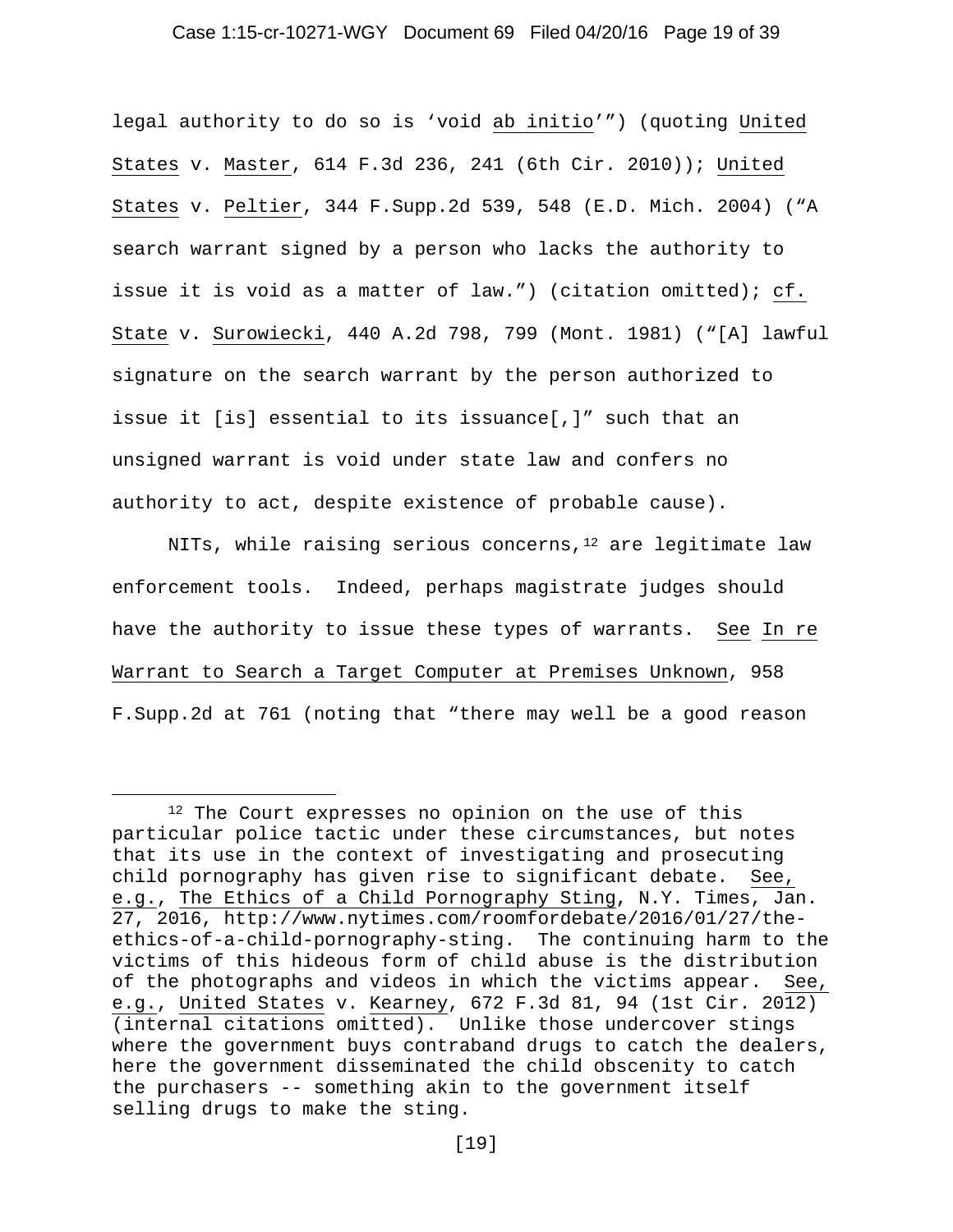## Case 1:15-cr-10271-WGY Document 69 Filed 04/20/16 Page 20 of 39

to update the territorial limits of [Rule 41] in light of advancing computer search technology").<sup>[13](#page-19-0)</sup> Today, however, no

- (6) a magistrate judge with authority in any district where activities related to a crime may have occurred has authority to issue a warrant to use remote access to search electronic storage media and to seize or copy electronically stored information located within or outside that district if:
	- (A) the district where the media or information is located has been concealed through technological means; or
	- (B) in an investigation of a violation of 18 U.S.C. § 1030(a)(5), the media are protected computers that have been damaged without authorization and are located in five or more districts.

Preliminary Draft of Proposed Amendments to the Federal Rules of Appellate, Bankruptcy, Civil, and Criminal Procedure 337-38 ("Proposed Rule 41 Amendment"), Committee on Rules of Practice and Procedure of the Judicial Conference of the United States (August 2014), http://www.uscourts.gov/file/preliminary-draft-proposedamendments-federal-rules-appellate-bankruptcy-civil-andcriminal.

<span id="page-19-0"></span>Ĩ <sup>13</sup> Whether magistrate judges should have the authority to issue warrants to search property located outside of their districts under circumstances like the ones presented here has been the subject of recent deliberations by the Advisory Committee on Criminal Rules. See Memorandum from Hon. Reena Raggi, Advisory Committee on Criminal Rules, to Hon. Jeffrey S. Sutton, Chair, Committee on Rules of Practice and Procedure ("Raggi Mem.") (May 5, 2014); Letter from Mythili Raman, Acting Assistant Attorney General, to Hon. Reena Raggi, Chair, Advisory Committee on the Criminal Rules ("Raman Letter") (Sept. 18, 2013); cf. Zach Lerner, A Warrant to Hack: An Analysis of the Proposed Amendments to Rule 41 of the Federal Rules of Criminal Procedure, 18 Yale J. L. & Tech. 26 (2016). As Levin points out in his motion, see Def.'s Mot. 18-19, the following proposed amendment to Rule 41(b) is currently under consideration: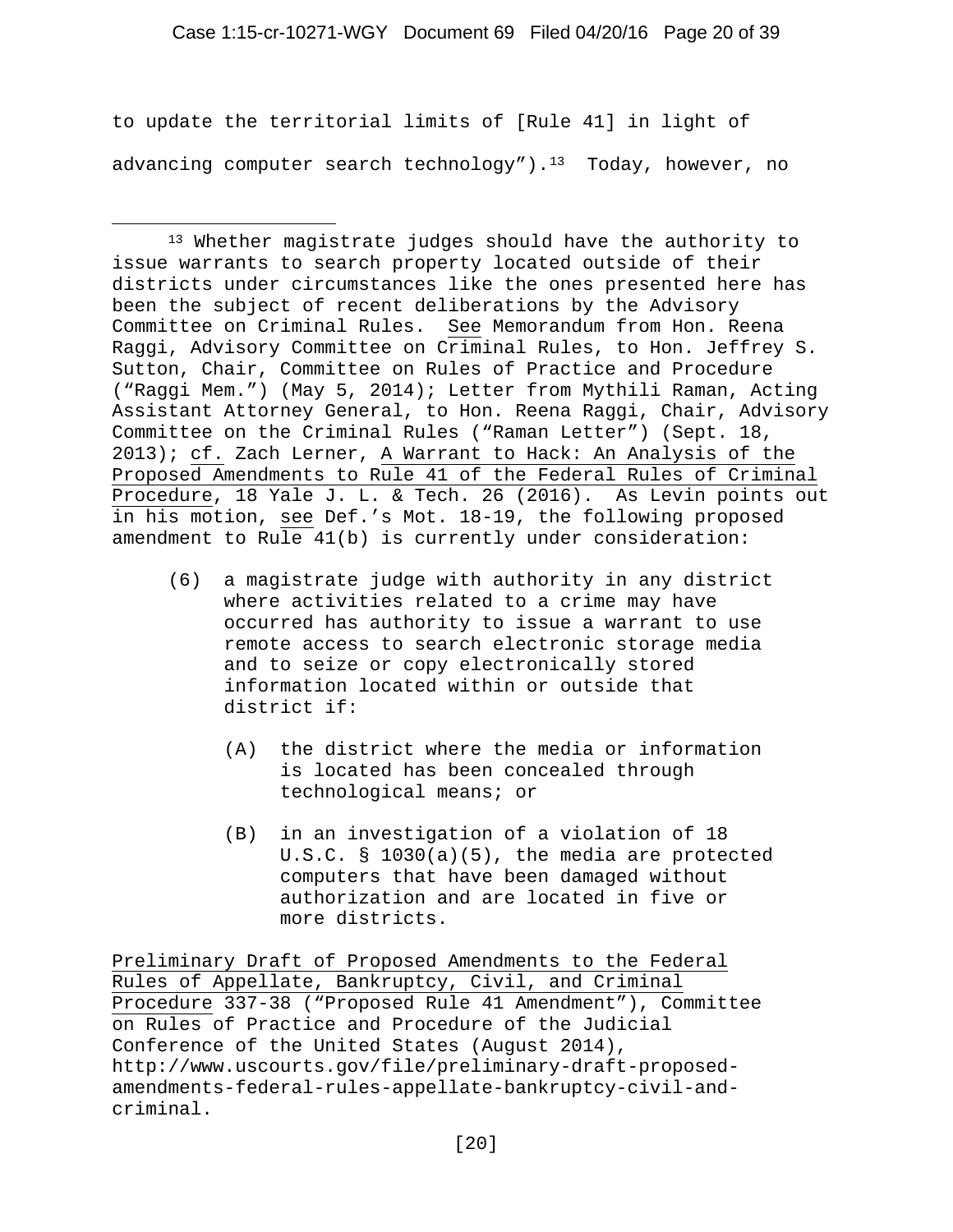magistrate judge has the authority to issue this NIT warrant. Accordingly, the warrant here was void.

## **2. Prejudice**

Ĩ

Even were the Court to conclude that the Rule 41(b) violation was ministerial, suppression would still be appropriate, as Levin has demonstrated that he suffered prejudice. See Burgos-Montes, 786 F.3d at 109 (a Rule 41 violation "does not require suppression unless the defendant can demonstrate prejudice") (emphasis added); cf. Krueger, 809 F.3d at 1117 (affirming district court's order granting defendant's motion to suppress "[b]ecause [the defendant] met his burden of establishing prejudice and because suppression furthers the purpose of the exclusionary rule by deterring law enforcement from seeking and obtaining warrants that clearly violate Rule

Proponents of the amendment contend that it ought be adopted in order "to address two increasingly common situations: (1) where the warrant sufficiently describes the computer to be searched but the district within which that computer is located is unknown, and (2) where the investigation requires law enforcement to coordinate searches of numerous computers in numerous districts." Raman Letter 1.

While the Advisory Committee on Criminal Rules unanimously approved the proposed amendment, Raggi Mem. 5, it has drawn criticism from stakeholders ranging from the American Civil Liberties Union, see Letter from American Civil Liberties Union to Members of the Advisory Committee on Criminal Rules (Oct. 31, 2014), to Google, see Letter from Richard Salgado, Director, Law Enforcement and Information Security, Google Inc., to Judicial Conference Advisory Committee on Criminal Rules (Feb. 13, 2015).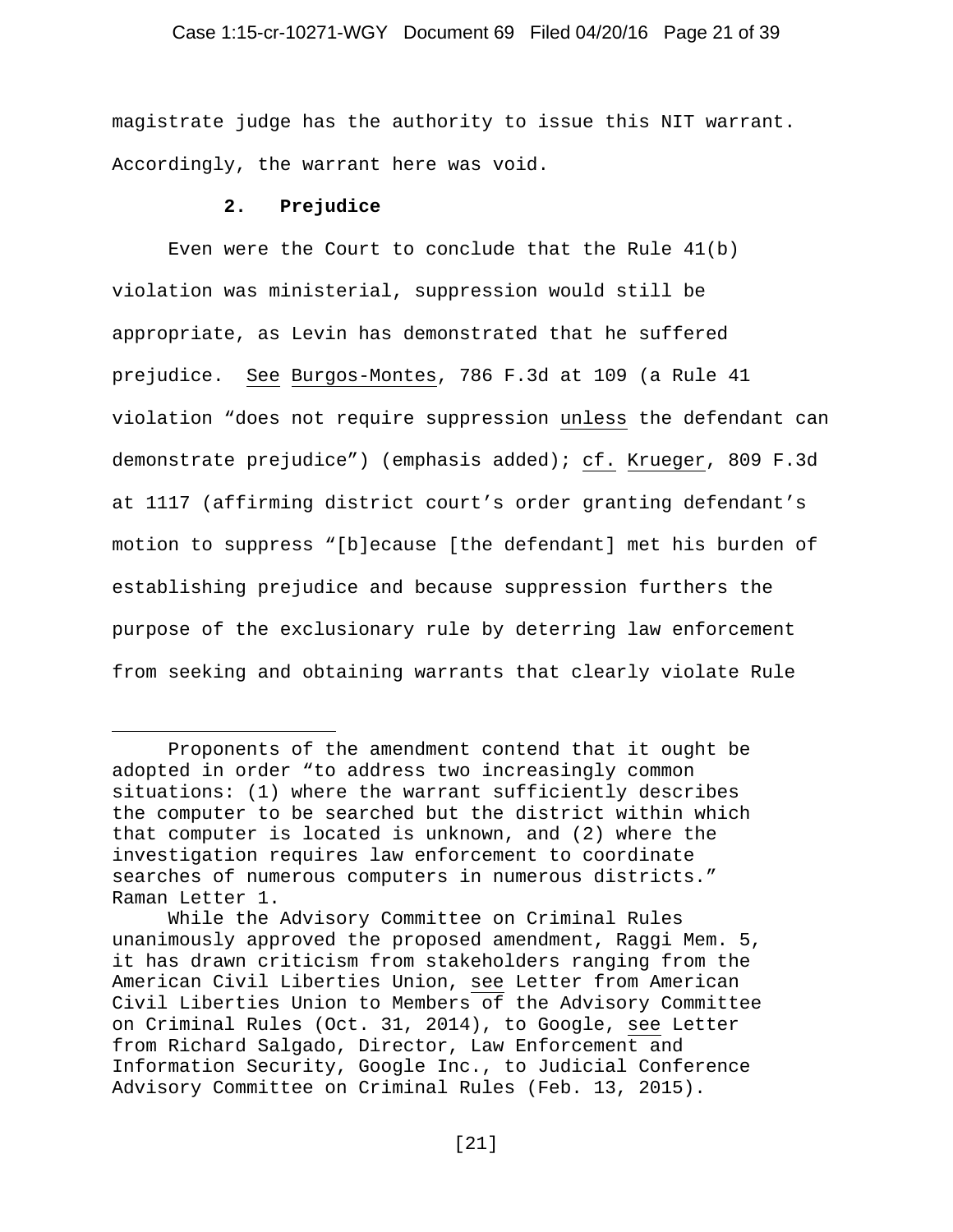### Case 1:15-cr-10271-WGY Document 69 Filed 04/20/16 Page 22 of 39

41(b)(1)"). "To show prejudice, defendants must show that they were subjected to a search that might not have occurred or would not have been so abrasive had Rule 41[] been followed.["14](#page-21-0) Bonner, 808 F.2d at 869. Here, had Rule 41(b) been followed, the magistrate judge<sup>[15](#page-21-1)</sup> would not have issued the NIT Warrant, and therefore the search conducted pursuant to that Warrant might

ł

<span id="page-21-0"></span><sup>14</sup> Courts outside this district faced with Rule 41(b) violations have considered (and in some cases, adopted) alternative formulations of the prejudice inquiry. See, e.g., Krueger, 809 F.3d at 1116 (evaluating government's proposed prejudice standard, "which would preclude defendants from establishing prejudice in this context so long as the [g]overnment hypothetically could have obtained the warrant from a different federal magistrate judge with warrant-issuing authority under the Rule"); Michaud, 2016 WL 337263 at \*6-7. In Michaud, the court reasoned that the most "sensible interpretation" of the prejudice standard in this context is asking "whether the evidence obtained from a warrant that violates Rule 41(b) could have been available by other lawful means[.]" 2016 WL 337263 at \*6 (emphasis added). This Court respectfully declines to follow the Michaud court's approach, instead adhering to the prejudice standard generally applicable to Rule 41 violations. Cf. Krueger, 809 F.3d at 1116 (rejecting government's proposed prejudice standard, which "would preclude defendants from establishing prejudice in this context so long as the Government hypothetically could have obtained the warrant from a different federal magistrate judge with warrant-issuing authority under the Rule[,]" reasoning that "[w]hen it comes to something as basic as who can issue a warrant, we simply cannot accept such a speculative approach" and that instead the standard "should be anchored to the facts as they actually occurred").

<span id="page-21-1"></span><sup>&</sup>lt;sup>15</sup> This is not to say that a district judge could not have issued the NIT Warrant, since Rule 41(b) and Section 636(a) bear only on the authority of magistrate judges to issue warrants. See infra Part III(B)(4).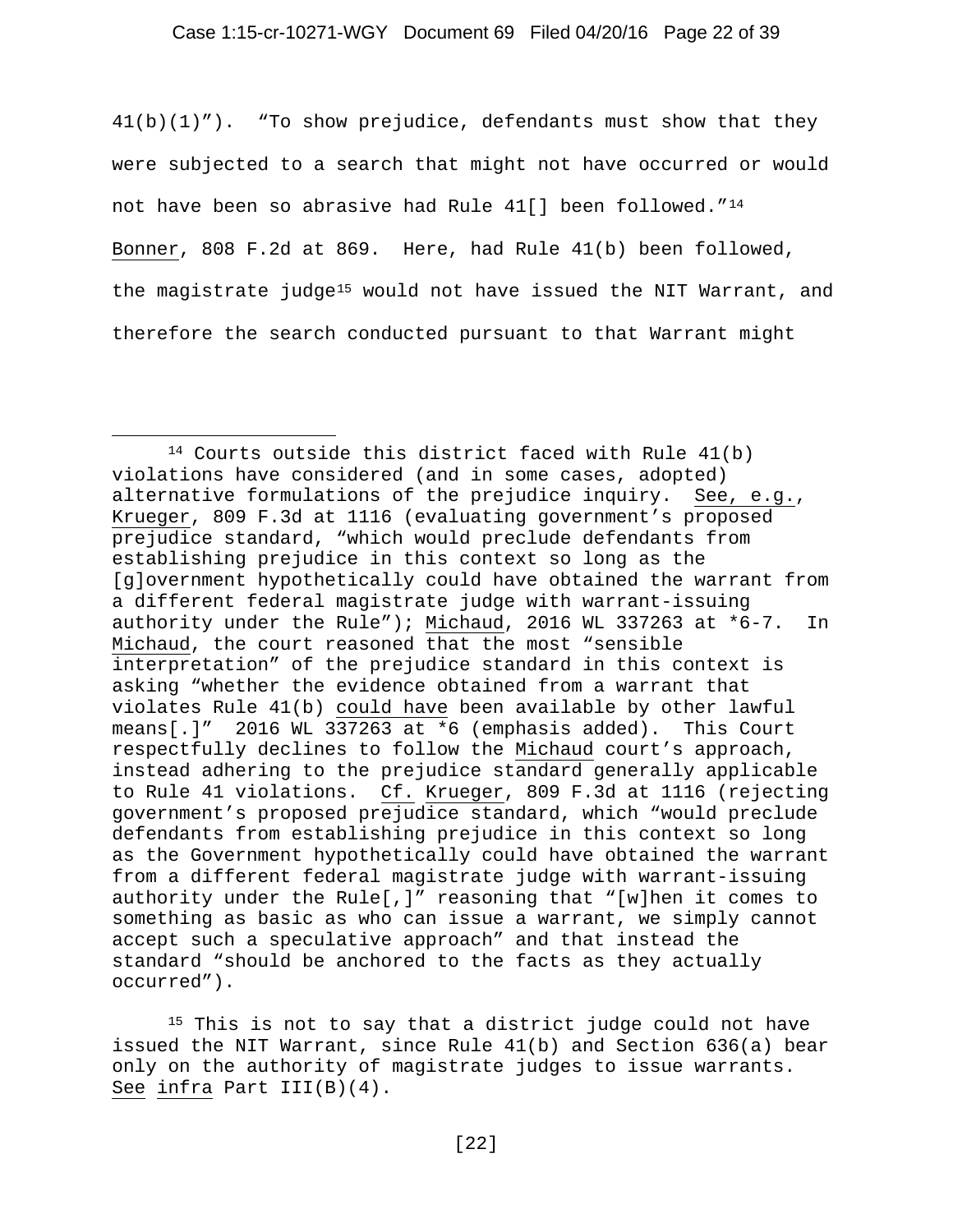### Case 1:15-cr-10271-WGY Document 69 Filed 04/20/16 Page 23 of 39

not have occurred.[16](#page-22-0) See Krueger, 809 F.3d at 1116 (holding that defendant suffered prejudice as a result of having been subjected to a search that violated Rule 41(b), since that search "might not have occurred because the Government would not have obtained [the warrant] had Rule 41(b)(1) been followed."). Contrast United States v. Scott, 83 F.Supp.2d 187, 203 (D. Mass. 2000) (Rule 41(d) violation did not prejudice defendant, since "the nature of the search would not have changed even if [the defendant] had been given a copy of the warrant prior to the search, as required under the rules); United States v. Jones, 949 F.Supp.2d 316, 323 (D. Mass. 2013) (Saris, C.J.) (law enforcement officer's failure to leave the defendant with a copy of the warrant, as required by Rule 41(f), was not prejudicial).

To rebut Levin's prejudice argument, the government appears to ignore the NIT Warrant altogether, baldly stating that "[w]here there is probable cause, judicial approval, and the computer server which the defendant accessed to view child pornography was physically located in the jurisdiction where the issuing magistrate was located, there can be no prejudice to the

ł

<span id="page-22-0"></span><sup>&</sup>lt;sup>16</sup> It follows from this that the government might not have obtained the evidence it seized pursuant to the Residential Warrant, since the application for that warrant was based on information it acquired through the execution of the NIT Warrant. As the government itself points out, it "had no way to know where the defendant was without first using the NIT[.]" Gov't's Resp. 15.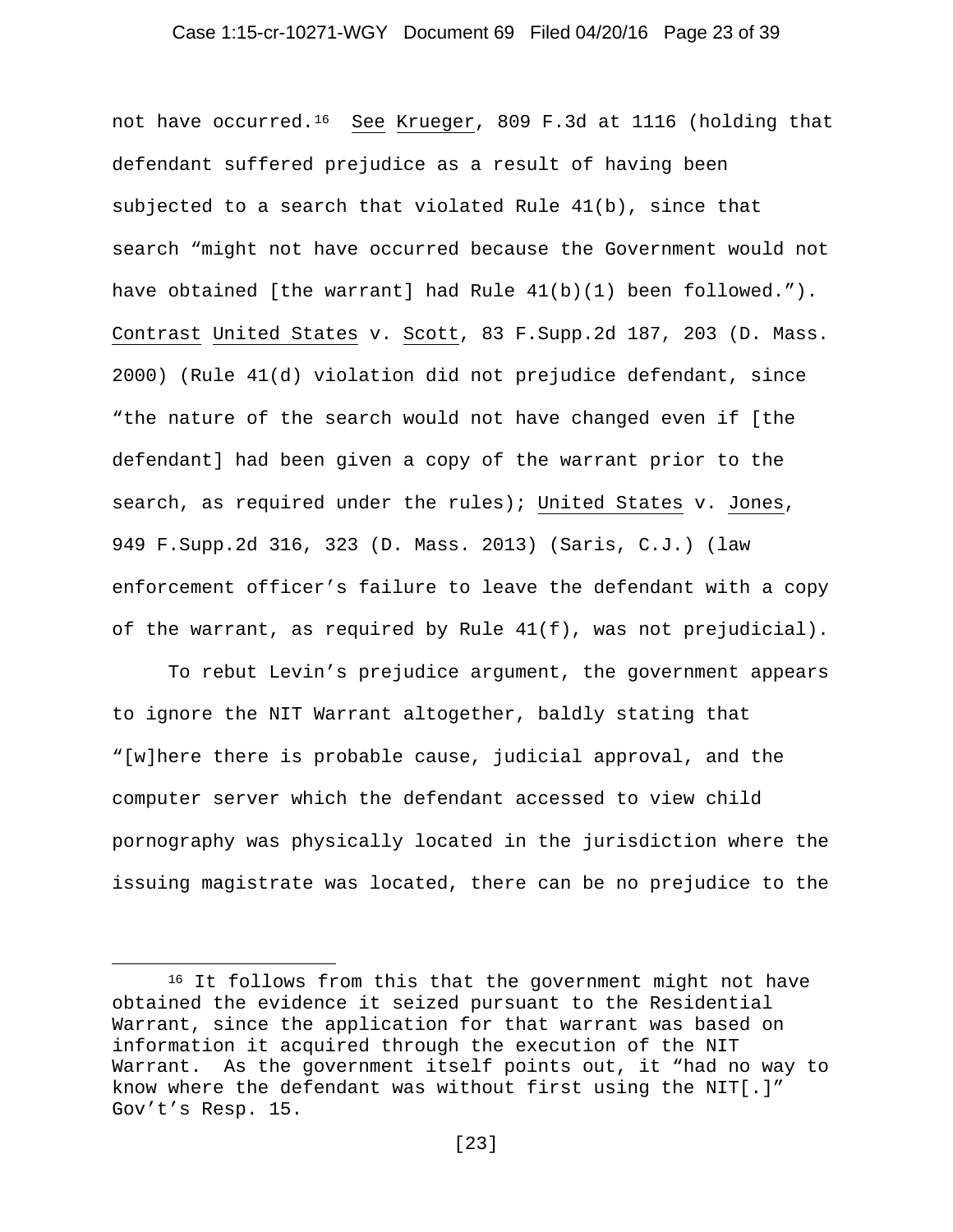### Case 1:15-cr-10271-WGY Document 69 Filed 04/20/16 Page 24 of 39

defendant." Gov't's Resp. 16. Simply put, this is not the standard for determining prejudice, and the government directs the Court to no authority to support its assertion. Moreover, as discussed above, the Rule 41(b) violation here had the effect of vitiating the purported judicial approval so, even by this standard, the government's argument against prejudice must fail.

#### **3. Good-Faith Exception**

Finally, the government argues that, even if the NIT Warrant violated the Federal Magistrates Act and Rule 41(b), the Court ought not exclude the evidence seized pursuant to the NIT Warrant because the law enforcement officers here acted in good faith. See Gov't's Resp. 21 (citing United States v. Leon, 468 U.S. 897, 918, 926 (1984)). Whether the good-faith exception applies where a warrant was void is a question of first impression in this Circuit, and an unresolved question more broadly. See Wayne R. LaFave, Search and Seizure: A Treatise on the Fourth Amendment,  $\S$  1.3(f) n.60 ("It is unclear whether the [Leon good-faith] rule extends to a warrant 'that was essentially void ab initio' because of 'the issuing court's lack of jurisdiction to authorize the search in the first instance.'") (quoting United States v. Baker, 894 F.2d 1144, 1147 (10th Cir. 1990)). This Court holds that it does not.

In Leon, the Supreme Court held that suppression was unwarranted where evidence was obtained pursuant to a search

[24]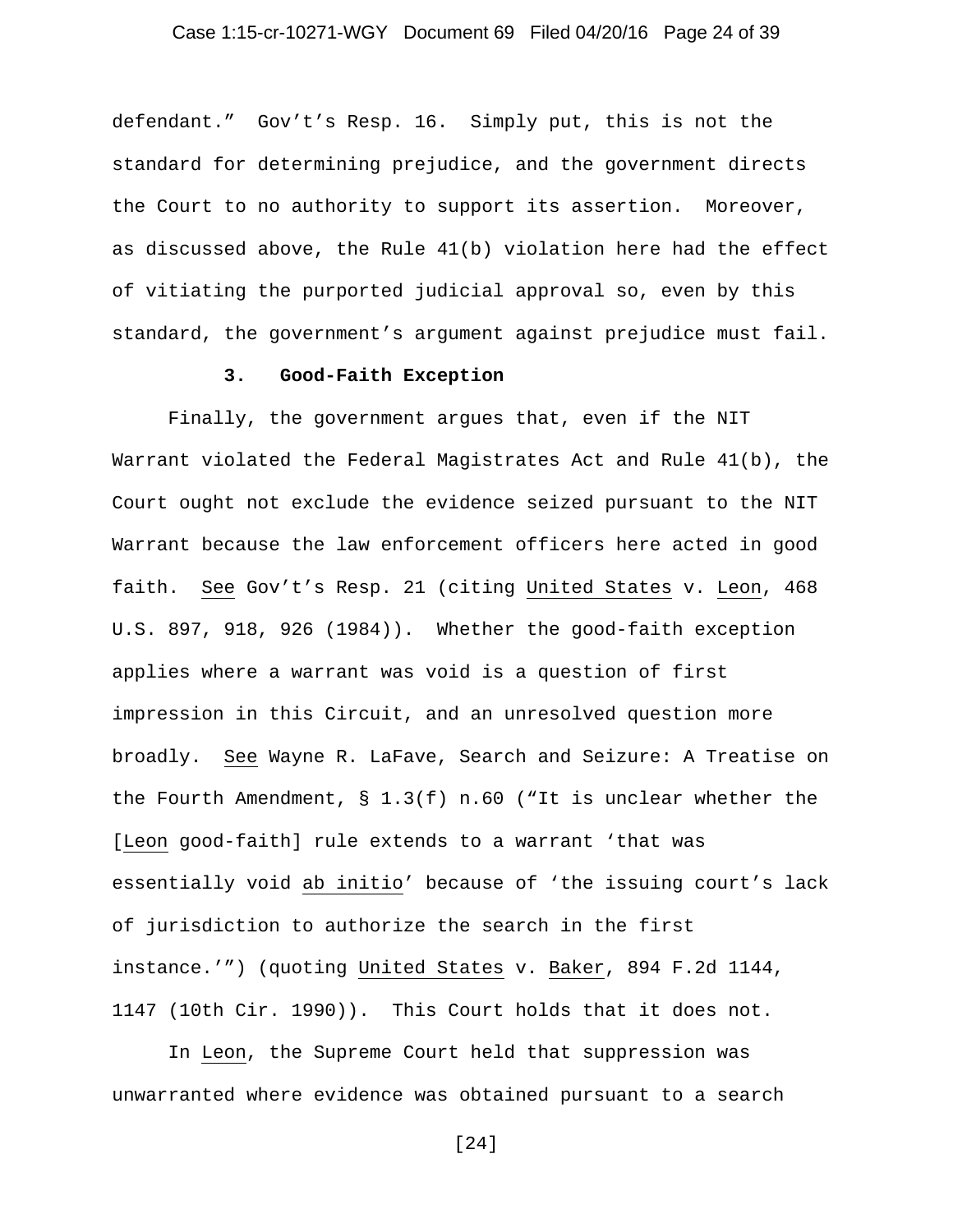### Case 1:15-cr-10271-WGY Document 69 Filed 04/20/16 Page 25 of 39

warrant that was later determined to be unsupported by probable cause, since the executing officers acted in objectively reasonable reliance on the warrant's validity. See 468 U.S. at 922. In reaching this conclusion, the Supreme Court observed that "[r]easonable minds frequently may differ on the question whether a particular affidavit establishes probable cause, and we have thus concluded that the preference for warrants is most appropriately effectuated by according great deference to a magistrate judge's determination." Id. at 914 (internal quotation marks and citation omitted).

Leon contains not the slightest suggestion, however, that the same deference ought apply when magistrate judges determine their own jurisdiction. Indeed, the Supreme Court's conclusion presupposes that the issuing magistrate judge was authorized to issue the challenged warrant. Cf. United States v. Houston, No. 3:13-09-DCR, 2014 WL 259085 at \*26 n.14 (E.D. Tenn. Jan. 23, 2014) (where a warrant is "void ab initio . . . the [c]ourt never reaches the question of whether the search warrant is supported by probable cause") (internal citation omitted). Moreover, Leon deals explicitly with a "subsequently invalidated warrant," 468 U.S. at 918 (emphasis added), rather than a warrant that was void at the time of its issuance. The latter

[25]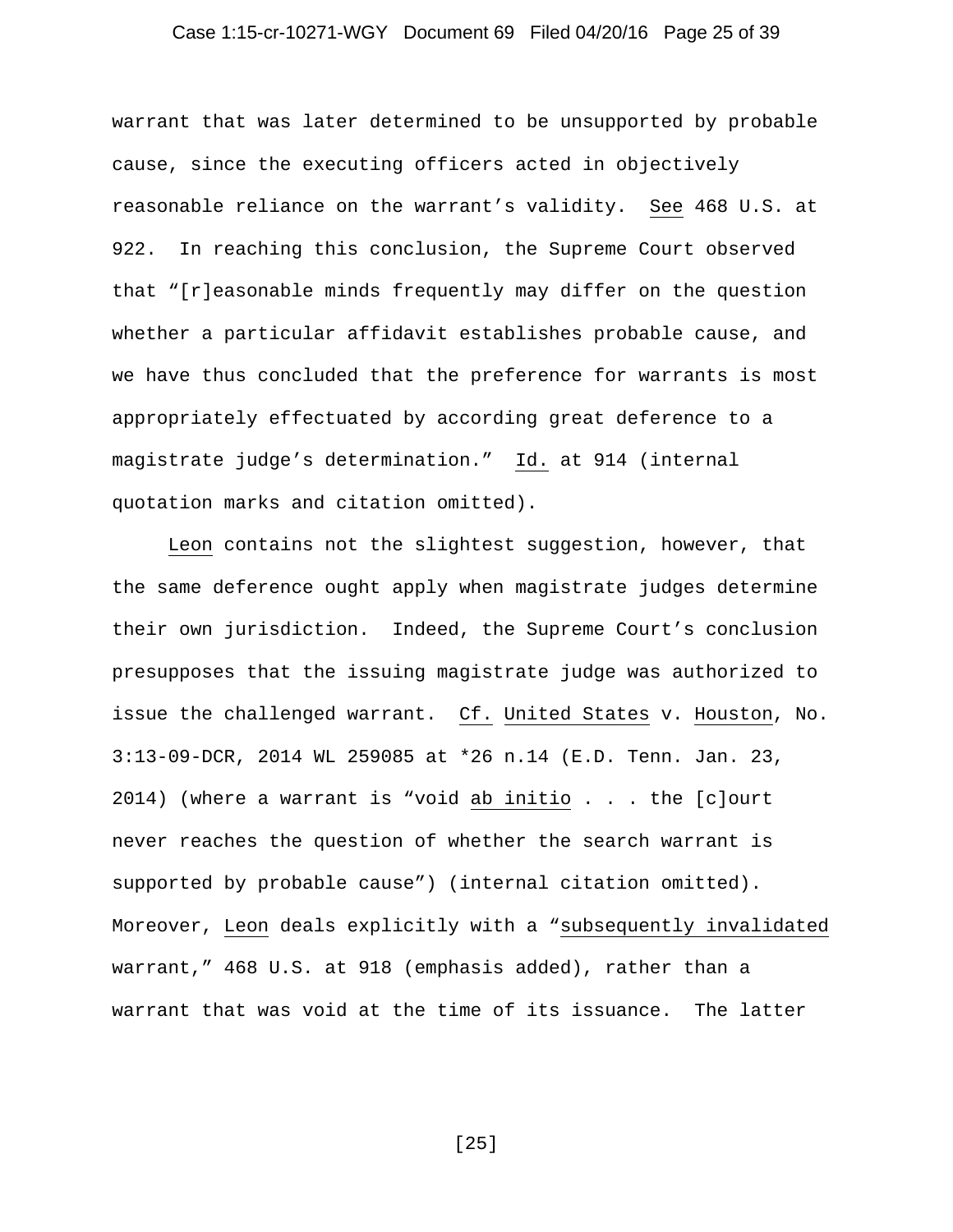### Case 1:15-cr-10271-WGY Document 69 Filed 04/20/16 Page 26 of 39

raises qualitatively different concerns, as several post-Leon courts have recognized.[17](#page-25-0)

Over the years since Leon, the Supreme Court has expanded the good-faith exception to contexts beyond those Leon specifically addressed.<sup>[18](#page-25-1)</sup> None of the Supreme Court's post-Leon good-faith cases, however, involved a warrant that was void ab initio, and therefore none direct the conclusion that the good-

Ĩ

<span id="page-25-1"></span> $18$  Leon, along with its companion case, Massachusetts v. Sheppard, 468 U.S. 981 (1984), "contemplated two circumstances: one in which a warrant is issued and is subsequently found to be unsupported by probable cause and the other in which a warrant is supported by probable cause, but is technically deficient." Vinnie, 683 F.Supp. at 288.

<span id="page-25-0"></span><sup>&</sup>lt;sup>17</sup> Courts interpreting the scope of Leon have repeatedly held or acknowledged in dicta that where evidence is obtained pursuant to a warrant that is void ab initio, the good-faith exception has no application. See, e.g., State v. Wilson, 618 N.W.2d 513, 520 (S.D. 2000) (holding that good-faith exception could not save evidence obtained pursuant to warrant issued by state judge acting outside territorial jurisdiction, since "[a]ctions by a police officer cannot be used to create jurisdiction, even when done in good faith"); State v. Nunez, 634 A.2d 1167, 1171 (R.I. 1993) (stating in dicta that Leon good-faith exception "would be inapplicable to this case because" it involved a warrant issued by a retired judge without authority to do so, and thus was "void ab initio"); Commonwealth v. Shelton, 766 S.W.2d 628, 629-30 (Ky. 1989) (noting in dicta that Leon would not be applicable since "in the case at bar, we are not confronted with a technical deficiency; but rather a question of jurisdiction"); United States v. Vinnie, 683 F.Supp. 285, 288-89 (D. Mass. 1988) (Skinner, J.) (holding Leon's goodfaith exception inapplicable since the case involved not the "determination of what quantum of evidence constitutes probable cause" but rather "the more fundamental problem of a magistrate judge acting without subject matter jurisdiction").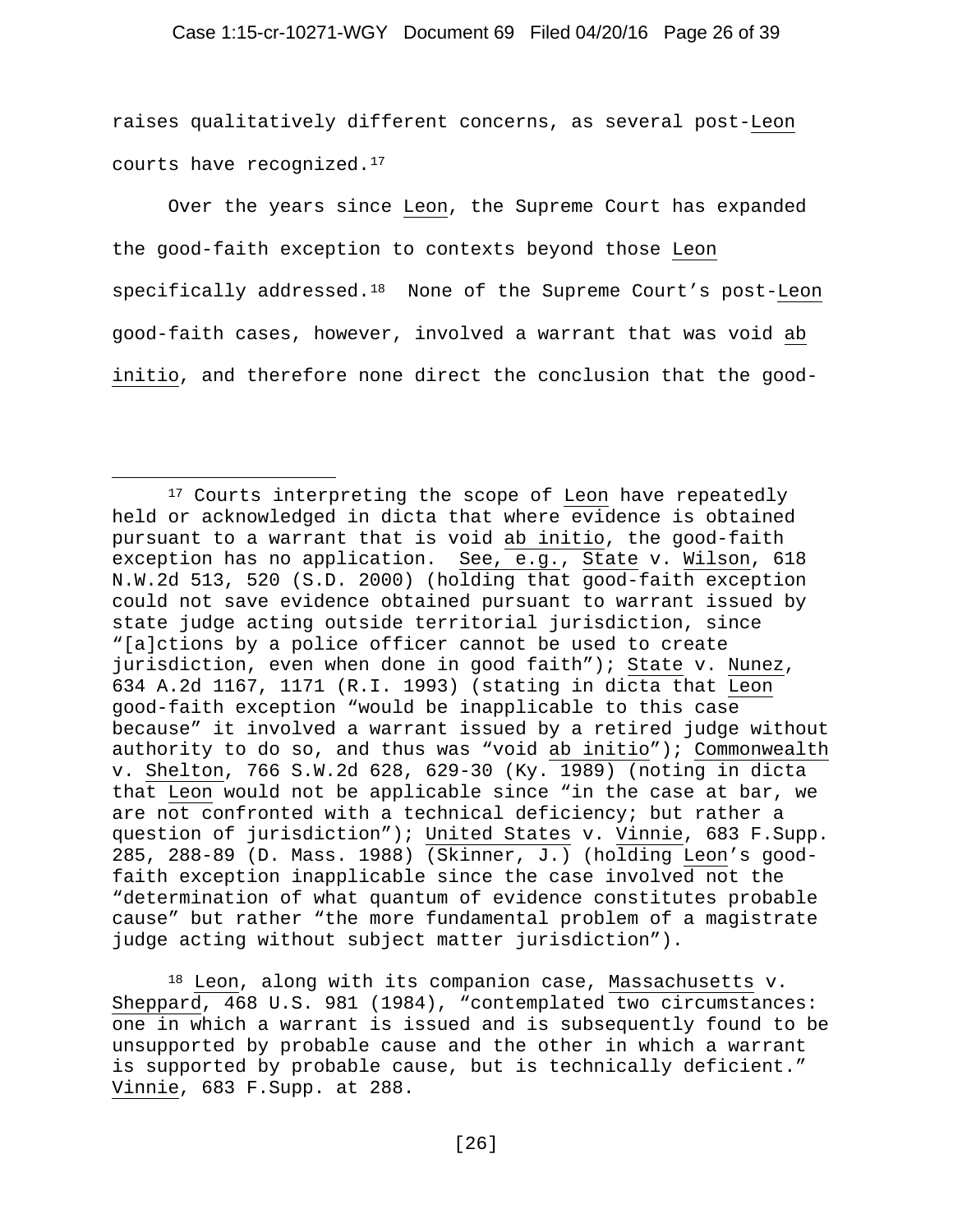faith exception ought apply to this case.<sup>[19](#page-26-0)</sup> This Court is aware of only one federal circuit court to address the question of whether Leon's good-faith exception applies in these circumstances: the Sixth Circuit. See Master, 614 F.3d 236; United States v. Scott, 260 F.3d 512 (6th Cir. 2001). Scott involved a search warrant issued by a retired judge who lacked authority to do so. 260 F.3d at 513. After holding that such warrant was necessarily void ab initio, id. at 515, the court concluded that, "[d]espite the dearth of case law, we are confident that Leon did not contemplate a situation where a

ł

<span id="page-26-0"></span><sup>&</sup>lt;sup>19</sup> The good-faith exception has been held to apply where officers execute a warrant in reliance on existing law. See Davis v. United States, 131 S. Ct. 2419 (2011) (good-faith exception precluded suppression of evidence obtained through a search incident to arrest that was proper under binding appellate precedent at the time of the search but which was later held to be unlawful); Illinois v. Krull, 480 U.S. 340 (1987) (good-faith exception applied to a warrantless administrative search conducted pursuant to a statute later found to be unconstitutional, where the officer's reliance on the constitutionality of the statute was objectively reasonable). Unlike in those cases, here there was no "intervening change in the law that made the good-faith exception relevant." United States v. Wurie, 728 F.3d 1 (1st Cir. 2013).

The Supreme Court has also applied the good-faith exception in circumstances involving one-off mistakes of fact that implicate the validity of a warrant at the time of its execution. See Herring v. United States, 555 U.S. 135 (2009) (good-faith exception applied to evidence improperly obtained as a result of law enforcement's negligent record-keeping practices); Arizona v. Evans, 514 U.S. 1 (1995) (evidence seized in violation of the Fourth Amendment as a result of a clerical error on the part of court personnel was covered by good-faith exception and thus did not warrant suppression). Here, in contrast, the warrant was void at its inception.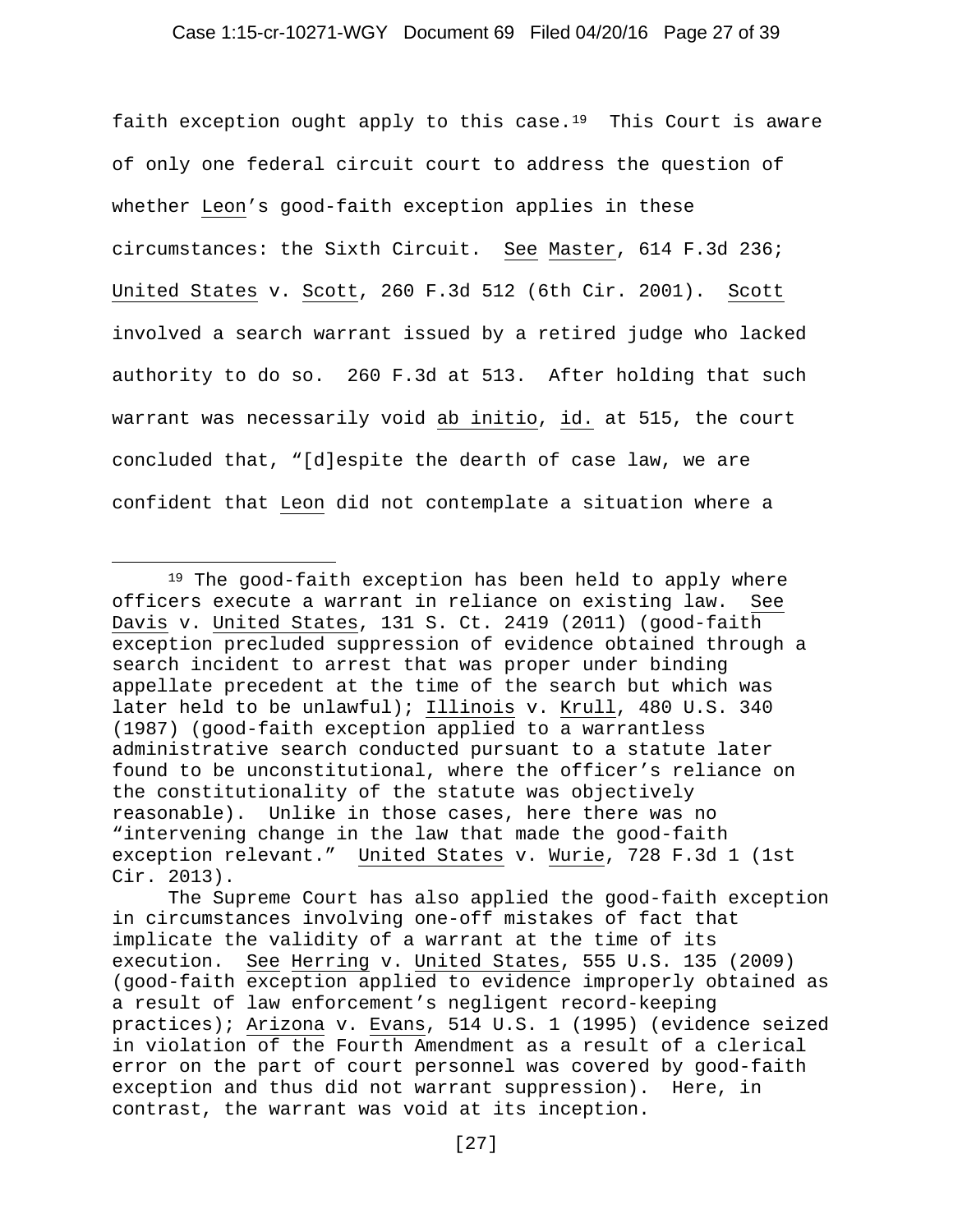### Case 1:15-cr-10271-WGY Document 69 Filed 04/20/16 Page 28 of 39

warrant is issued by a person lacking the requisite legal authority." Id.

Nine years later, the Sixth Circuit effectively reversed itself in Master, which involved a warrant issued by a state judge to search property outside his district, which was unauthorized under Tennessee law. 614 F.3d at 239. The court held that the warrant was invalid for the same reason as was the warrant in Scott,  $20$  id. at 240, but that the good-faith exception to the exclusionary rule applied because Scott's reasoning was "no longer clearly consistent with current Supreme Court doctrine." Id. at 242. In particular, it noted that "[t]he Supreme Court has effectively created a balancing test by requiring that in order for a court to suppress evidence following the finding of a Fourth Amendment violation, 'the benefits of deterrence must outweigh the costs.'" Id. at 243 (quoting Herring v. United States, 555 U.S. 135, 142 (2009)).

The Master court read the Supreme Court's recent good-faith cases too broadly. $21$  This Court is persuaded instead by the

Ĩ

<span id="page-27-0"></span><sup>20</sup> The difference between the issuer of the warrant in Scott and in Master -- namely, a retired judge with "no authority to approve any warrants," and an active judge with authority to issue warrants within his district, respectively -- was "immaterial" for the purpose of determining whether the warrant was valid. Master, 614 F.3d at 240.

<span id="page-27-1"></span><sup>&</sup>lt;sup>21</sup> Even in Master, it should be noted, the court acknowledged that the recent Supreme Court cases addressing the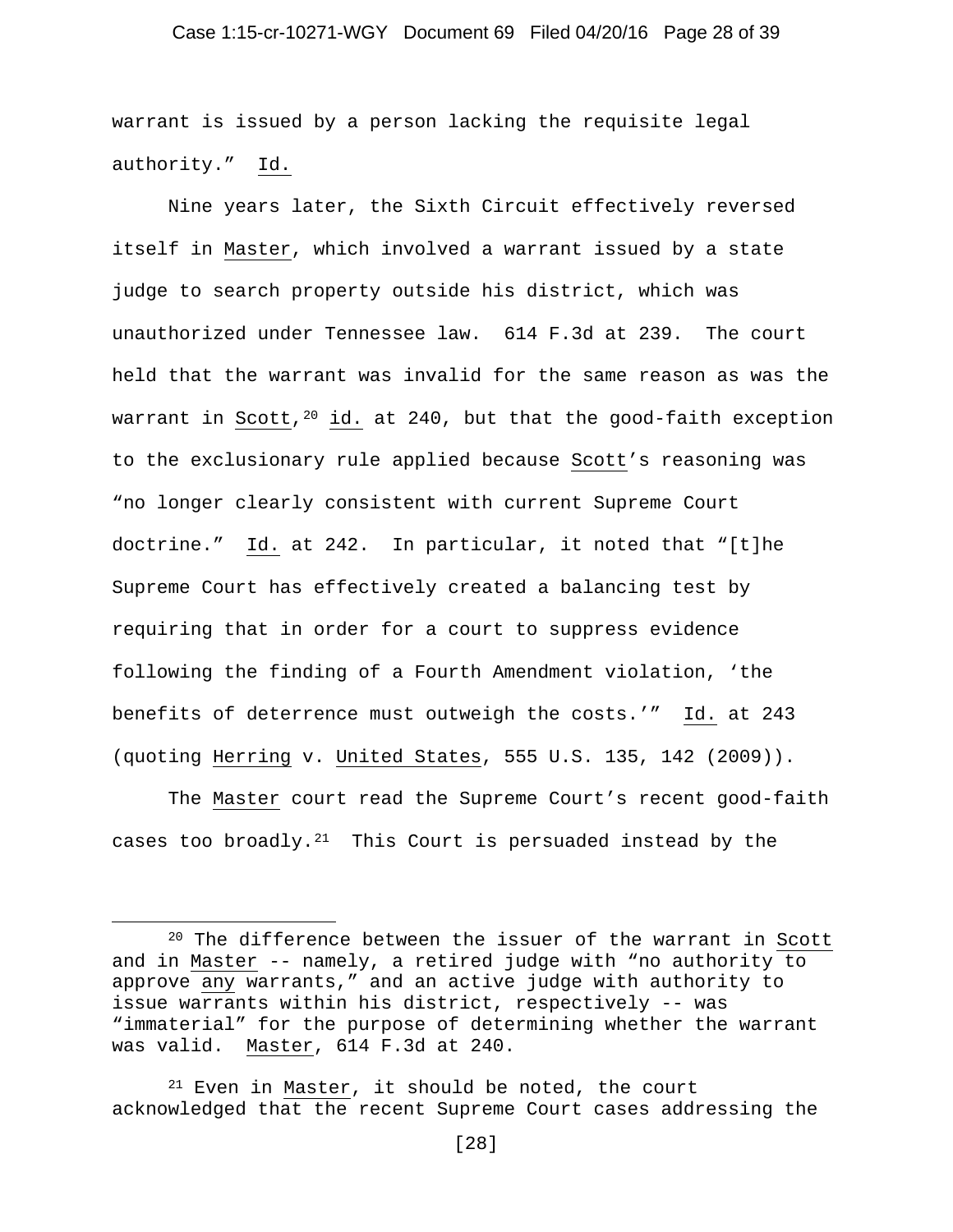### Case 1:15-cr-10271-WGY Document 69 Filed 04/20/16 Page 29 of 39

rationale in Scott and cases applying the holding of that decision, see, e.g., United States v. Neering, 194 F.Supp.2d 620 (E.D. Mich. 2002) (warrant issued by an official who was not properly appointed and therefore lacked issuing authority was void, and under Scott, the good-faith exception did not apply). Neither Hudson nor Herring -- both of which the Master court cited in support of its conclusion that Scott's holding is no longer tenable, see 614 F.3d at 242 -- requires the conclusion that the good-faith exception applies to evidence seized pursuant to a warrant that was void ab initio.<sup>[22](#page-28-0)</sup>

good-faith exception "do[] not directly overrule our previous decision in Scott." 614 F.3d at 243.

ł

<span id="page-28-0"></span><sup>22</sup> In Hudson, 547 U.S. 586 (2006), the Supreme Court held that suppression was not an appropriate remedy for a violation of the knock-and-announce rule. See id. at 599. In reaching this conclusion, the plurality explicitly distinguished the interests protected by the warrant requirement and the knockand-announce requirement. See id. at 593. With respect to the warrant requirement, it noted that "[u]ntil a valid warrant has issued, citizens are entitled to shield their persons, houses, papers, and effects . . . from the government's scrutiny[,]" and that "[e]xclusion of the evidence obtained by a warrantless search vindicates that entitlement." Id. (internal quotation marks and citations omitted) (emphasis added). As no valid warrant was ever issued here, and the government does not argue that an exception to the warrant requirement applies, exclusion is appropriate.

Herring, too, is distinguishable. There, law enforcement officers executed an arrest warrant that had been rescinded. 555 U.S. at 138. The Supreme Court held that since the mistake was attributable to "isolated negligence attenuated from the arrest" -- specifically, a recordkeeping error –- the good-faith exception to the exclusionary rule applied. Id. at 137. Although that case makes much of the connection between the exclusionary rule and the goal of deterrence and culpability of

[29]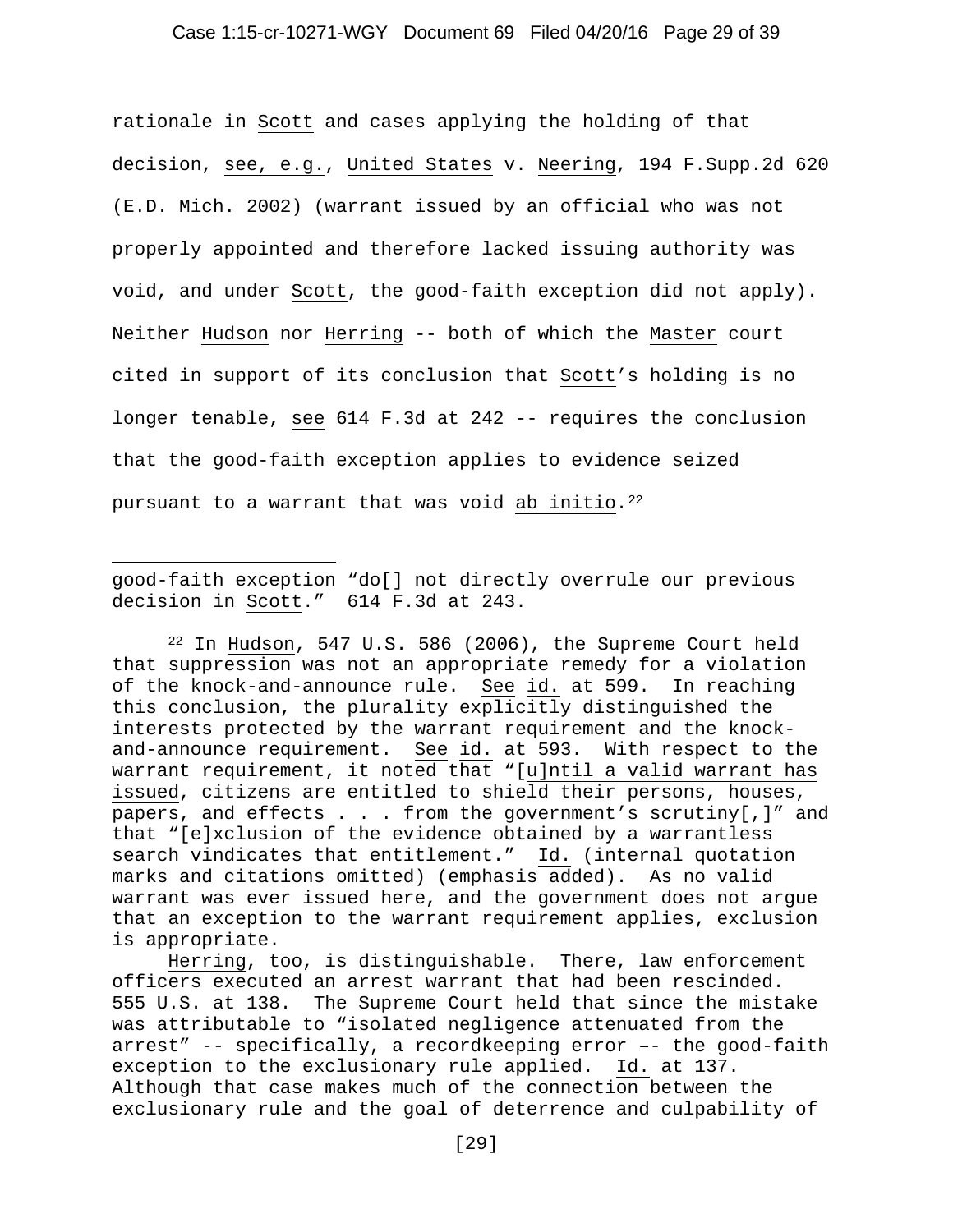Because a warrant that was void at the outset is akin to no warrant at all, cases involving the application of the goodfaith exception to evidence seized pursuant to a warrantless search are especially instructive. In United States v. Curzi, 867 F.2d 36 (1st Cir. 1989), the First Circuit declined to "recognize[] a good-faith exception in respect to warrantless searches." Id. at 44.<sup>[23](#page-29-0)</sup> To hold that the good-faith exception is applicable here would collapse the distinction between a voidable and a void warrant. But this distinction is meaningful: the former involves "judicial error," such as "misjudging the sufficiency of the evidence or the warrant

law enforcement, see id. at 141-43, it says nothing about whether the same calculus ought apply where there was never jurisdiction to issue a valid warrant in the first place.

ł

<span id="page-29-0"></span><sup>23</sup> While no case has directly disturbed this holding, the First Circuit has since held that the good-faith exception may exempt from exclusion evidence seized pursuant to an unconstitutional warrantless search "'conducted in objectively reasonable reliance on binding appellate precedent[.]'" United States v. Sparks, 711 F.3d 58, 62 (1st Cir. 2013) (quoting Davis, 131 S.Ct. at 2434). Cases like Sparks, though, are readily distinguishable: the officers in Sparks were entitled to rely on circuit precedent indicating that they could conduct the challenged search without a warrant; by contrast, here no binding appellate precedent authorized the officers to undertake the search either without a warrant or pursuant to one that was void at the outset. To determine whether the good-faith exception applied in Sparks, the court asked: "what universe of cases can the police rely on? And how clearly must those cases govern the current case for that reliance to be objectively reasonable?" 711 F.3d at 64. Such questions are wholly inapposite here.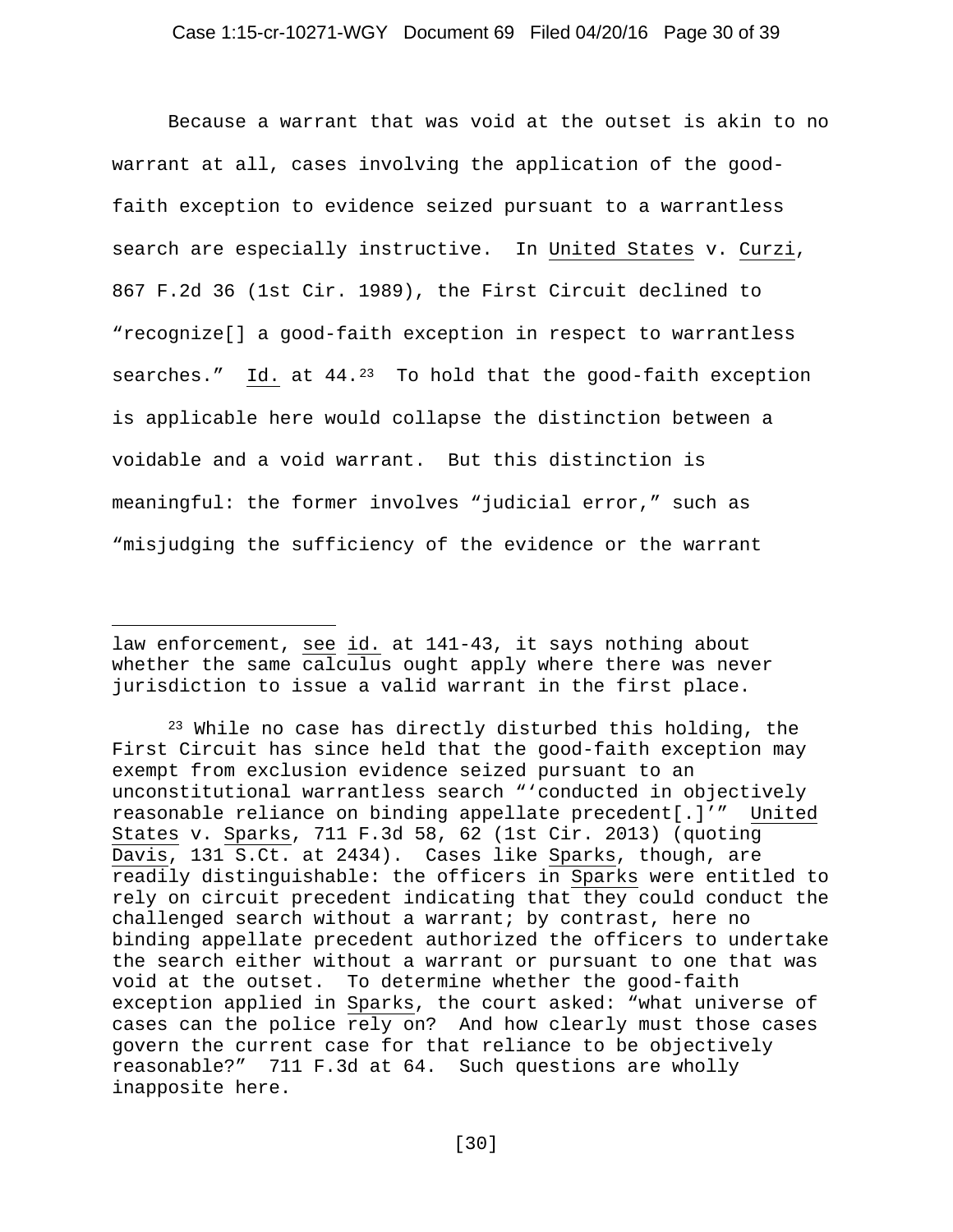### Case 1:15-cr-10271-WGY Document 69 Filed 04/20/16 Page 31 of 39

application's fulfillment of the statutory requirements[,]" while the latter involves "judicial authority," i.e., a judge "act[ing] outside of the law, outside of the authority granted to judges in the first place." State v. Hess, 770 N.W.2d 769, 776 (Ct. App. Wis. 2009) (emphasis added); cf. Scott, 260 F.3d at 515 ("Leon presupposed that the warrant was issued by a magistrate or judge clothed in the proper legal authority, defining the issue as whether the exclusionary rule applied to 'evidence obtained by officers acting in reasonable reliance on a search warrant issued by a detached and neutral magistrate but ultimately found to be unsupported by probable cause.'") (quoting Leon, 468 U.S. at 900); State v. Vickers, 964 P.2d 756, 762 (Mont. 1998) (distinguishing Leon and concluding that "[i]f a search warrant is void ab initio, the inquiry stops and all other issues pertaining to the validity of the search warrant, such as whether the purpose of the exclusionary rule is served, are moot."). Were the good-faith exception to apply here, courts would have to tolerate evidence obtained when an officer submitted something that reasonably looked like a valid warrant application, to someone who, to the officer, appeared to have authority to approve that warrant application. Cf. Krueger, 809 F.3d at 1126 (Gorsuch, J., concurring). This Court holds that

[31]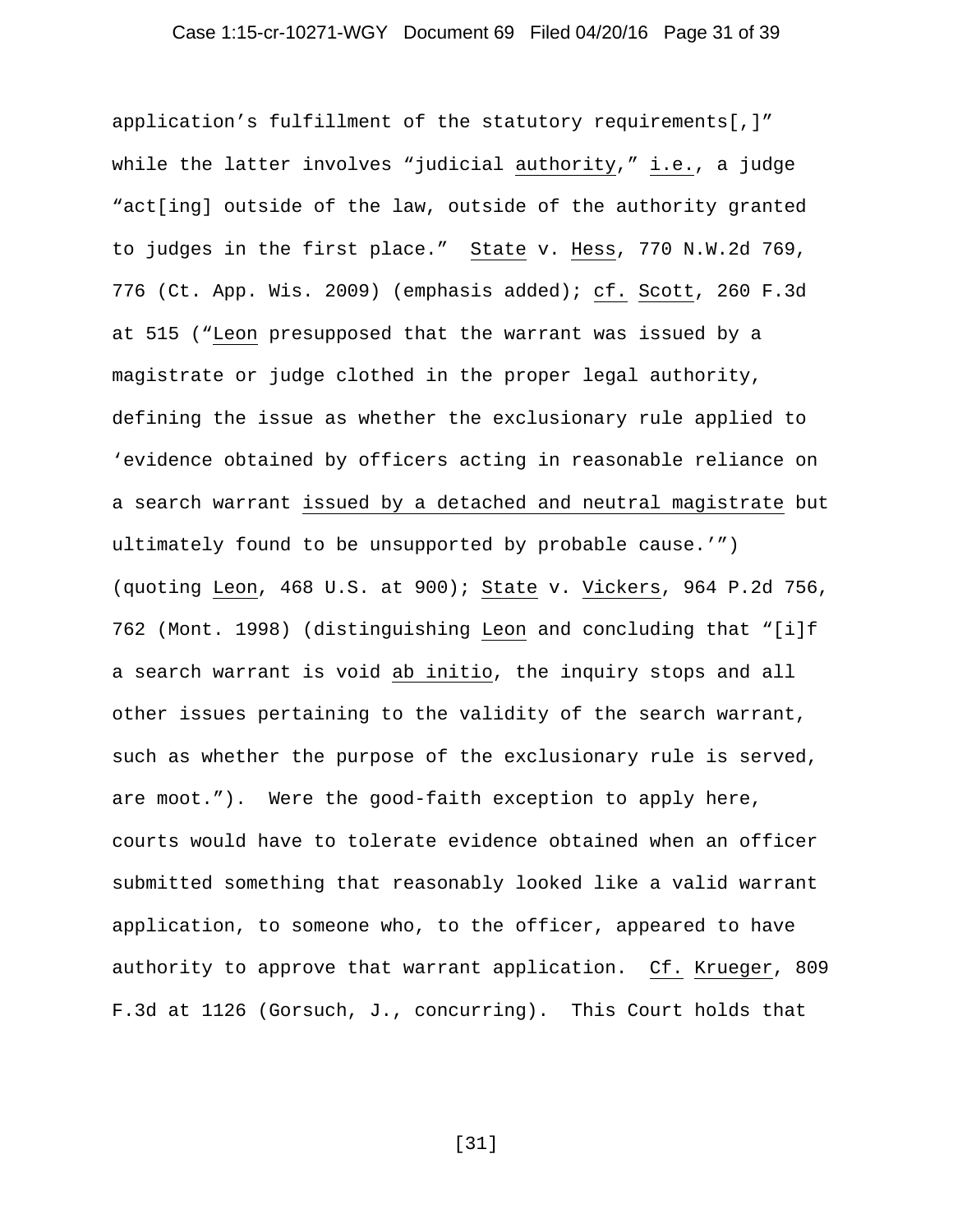### Case 1:15-cr-10271-WGY Document 69 Filed 04/20/16 Page 32 of 39

such an expansion of the good-faith exception is improvident, and not required by current precedent.  $24$ 

Even were the Court to hold that the good-faith exception could apply to circumstances involving a search pursuant to a warrant issued without jurisdiction, it would decline to rule such exception applicable here. For one, it was not objectively reasonable for law enforcement -- particularly "a veteran FBI agent with 19 years of federal law enforcement experience[,]" Gov't's Resp. 7-8 -- to believe that the NIT Warrant was properly issued considering the plain mandate of Rule 41(b). See Glover, 736 F.3d at 516 ("[I]t is quite a stretch to label the government's actions in seeking a warrant so clearly in violation of Rule 41 as motivated by 'good faith.'"); cf. United States v. McKeever, 894 F.2d 712, 717 (5th Cir. 1990) (goodfaith exception did not apply where sheriff "who was the prime mover in obtaining and executing the search . . . knew both that

Ĩ

<span id="page-31-0"></span><sup>24</sup> While the exclusionary rule has its detractors, see, e.g., Akhil Reed Amar, Fourth Amendment First Principles, 107 Harv. L. Rev. 757, 785-800 (1994) (arguing that suppression is an "awkward and embarrassing remedy" that is unsupported by the text of the Fourth Amendment), "when a criminal conviction is predicated on a violation of the Constitution's criminal procedure requirements, including the Fourth Amendment, the conviction works an ongoing deprivation of liberty without due process," Richard M. Re, The Due Process Exclusionary Rule, 127 Harv. L. Rev. 1885, 1887 (2014); see also Carol S. Steiker, Second Thoughts About First Principles, 107 Harv. L. Rev. 820, 848-852 (1994).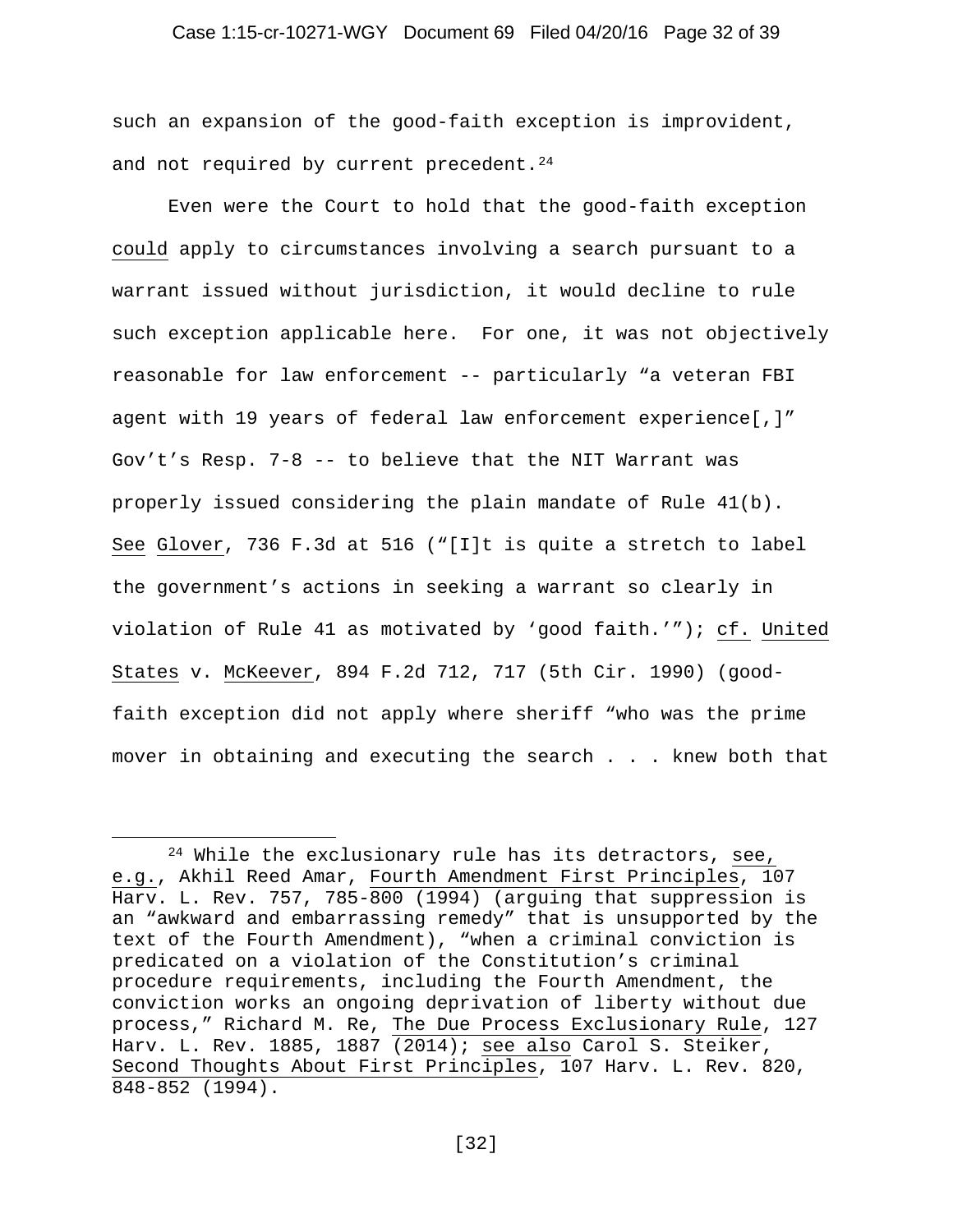### Case 1:15-cr-10271-WGY Document 69 Filed 04/20/16 Page 33 of 39

he had to obtain a warrant from a court of record . . . and that [the issuing judge] was not a judge of a court of record.").  $2^5$ Moreover, even analyzed under Herring, the conduct at issue here can be described as "systemic error or reckless disregard of

ł

[S]urely it is unreal to treat the offending officer as a private malefactor who just happens to receive a government paycheck. It is the government that sends him out on the streets with the job of repressing crime and of gathering criminal evidence in order to repress it. It is the government that motivates him to conduct searches and seizures as a part of his job, empowers him and equips him to conduct them. If it also receives the products of those searches and seizures without regard to their constitutionality and uses them as the means of convicting people whom the officer conceives it to be his job to get convicted, it is not merely tolerating but inducing unconstitutional searches and seizures.

Anthony G. Amsterdam, Perspectives on the Fourth Amendment, 58 Minn. L. Rev. 349, 432 (1974).

<span id="page-32-0"></span><sup>25</sup> In its oral argument opposing this motion, Elec. Clerk's Notes, ECF No. 62, the government indicated that the particular officers executing the search cannot be charged with the knowledge that the warrant was issued in violation of the Federal Magistrates Act and Rule 41(b). But it would be incongruous to view these officers' conduct in isolation. As Professor Amsterdam articulated: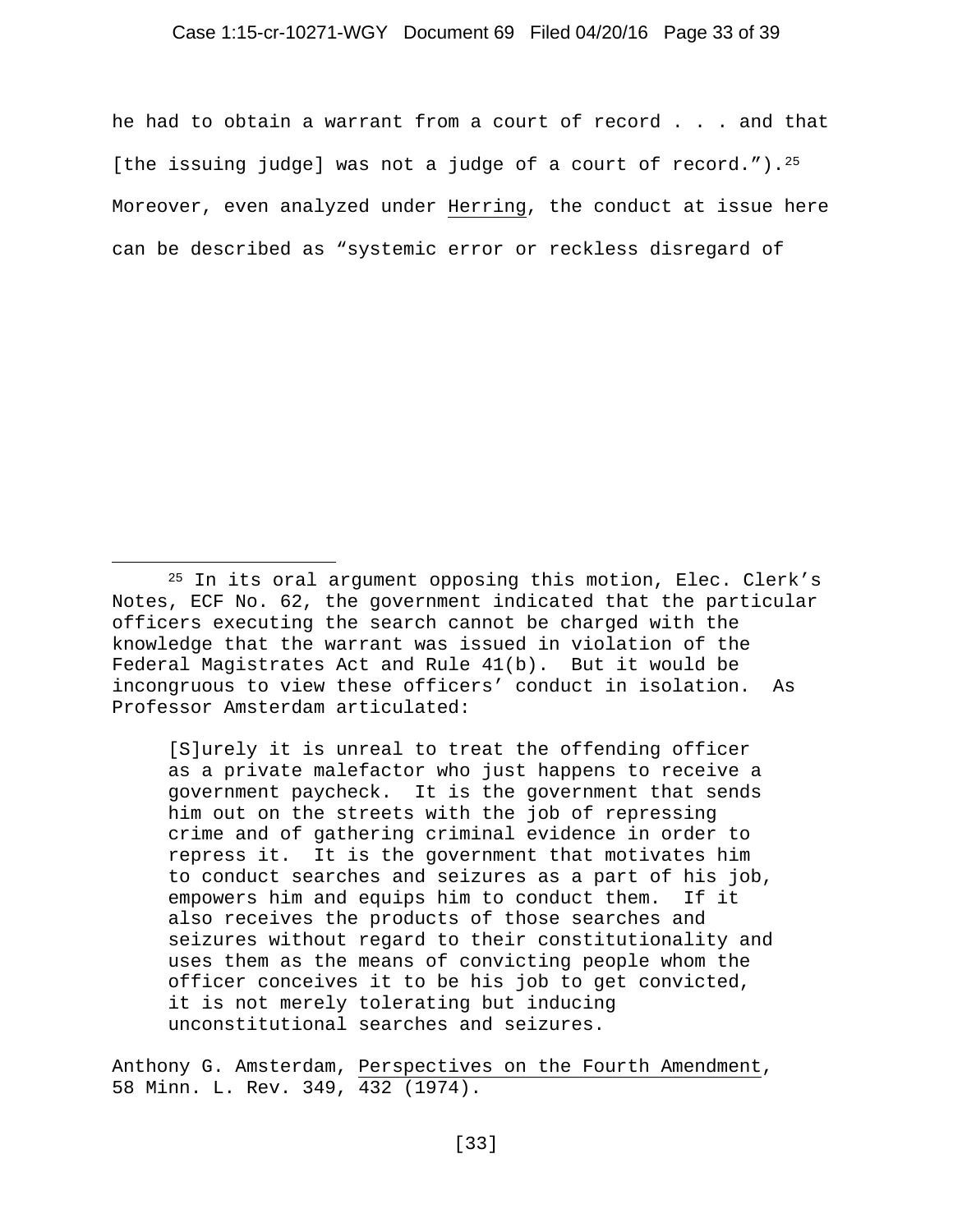constitutional requirements,"[26](#page-33-0) 555 U.S. at 147, and the Court thus concludes that suppression is appropriate.<sup>[27](#page-33-1)</sup>

## **4. Policy Ramifications**

ł

Notwithstanding the Court's doctrinal analysis -- which has now concluded -- the Court is mindful of the thorny practical questions this motion raises. The government asserts that to hold that the magistrate judge lacked authority to issue the NIT

<span id="page-33-1"></span><sup>27</sup> The Court acknowledges that suppression is an extreme remedy, and consequently it considered whether, on this occasion -- but never again under these circumstances -- the evidence at issue ought be let in under the good-faith exception. See State v. Hardy, No. 16964, 1998 WL 543368, at \*6-7 (Ct. App. Ohio Aug. 28, 1998) (Fain, J., concurring in the judgment) (concluding that good-faith exception should apply to evidence obtained pursuant to a warrant issued without proper jurisdiction, but noting that "[o]nce we allow time for reasonable police officers within this jurisdiction to become acquainted with the territorial limits upon a magistrate judge's authority to issue search warrants, however, claims of good-faith exceptions to the warrant requirement are likely to be unavailing."). Upon further deliberation, however, the Court concluded that to hold that Leon's good-faith exception applies here, where there never existed a valid warrant, would stretch that exception too far.

<span id="page-33-0"></span><sup>&</sup>lt;sup>26</sup> The Supreme Court does not define "systemic negligence," Herring, 555 U.S. at 144, or "systemic error," id. at 147, and the former, at least, is apparently a new term in the Supreme Court's lexicon, see Wayne R. Lafave, The Smell of Herring: A Critique of the Supreme Court's Latest Assault on the Exclusionary Rule, 99 J. Crim. L. & Criminology 757, 784 (2009). It is difficult to ascertain the frequency with which similar warrants -- i.e., warrants to conduct remote searches of property located outside a magistrate judge's judicial district -- are granted, since these warrants are typically issued and remain under seal. See Owsley, supra note 4, at 4-5. Nonetheless, it is clear to the Court that this is far from the sole instance in which the government has sought and obtained an NIT warrant. See id. (listing cases involving NIT warrants or similar); Gov't's Resp. 23.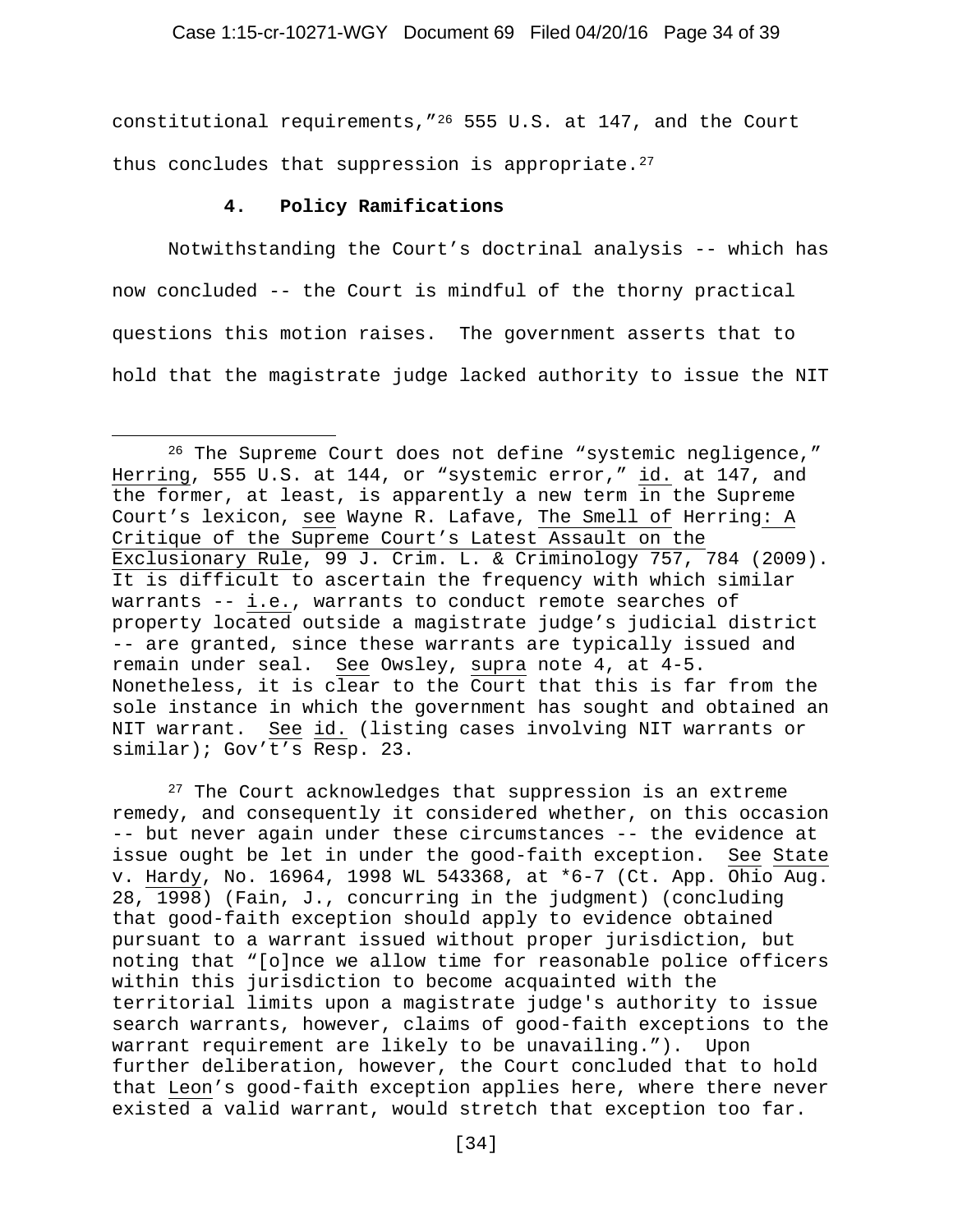### Case 1:15-cr-10271-WGY Document 69 Filed 04/20/16 Page 35 of 39

Warrant, and accordingly to suppress the evidence obtained pursuant thereto, would create "an insurmountable legal barrier" to law enforcement efforts in this realm. Gov't's Resp. 16. The Court is unmoved by the government's argument for two reasons.

First, it cannot fairly be said that the legal barrier to obtaining this type of NIT Warrant from a magistrate judge is "insurmountable," because the government itself has come up with a way of surmounting it  $-$  namely, to change Rule  $41(b)$ , see supra note 13.

Second, it does not follow from this opinion that there was no way for the government to have obtained the NIT Warrant. Section 636(a) and Rule 41(b) limit the territorial scope of magistrate judges -- they say nothing about the authority of district judges to issue warrants to search property located outside their judicial districts. Indeed, the quotation from United States v. Villegas, 899 F.2d 1324 (2d Cir. 1990), included in the government's own brief, is revealing: "Rule 41 does not define the extent of the court's power to issue a search warrant. . . . Given the Fourth Amendment's warrant requirements and assuming no statutory prohibition, the courts must be deemed to have inherent power to issue a warrant when the requirements of that Amendment are met." Gov't's Resp. 20- 21 (quoting Villegas, 899 F.2d at 1334). With respect to

[35]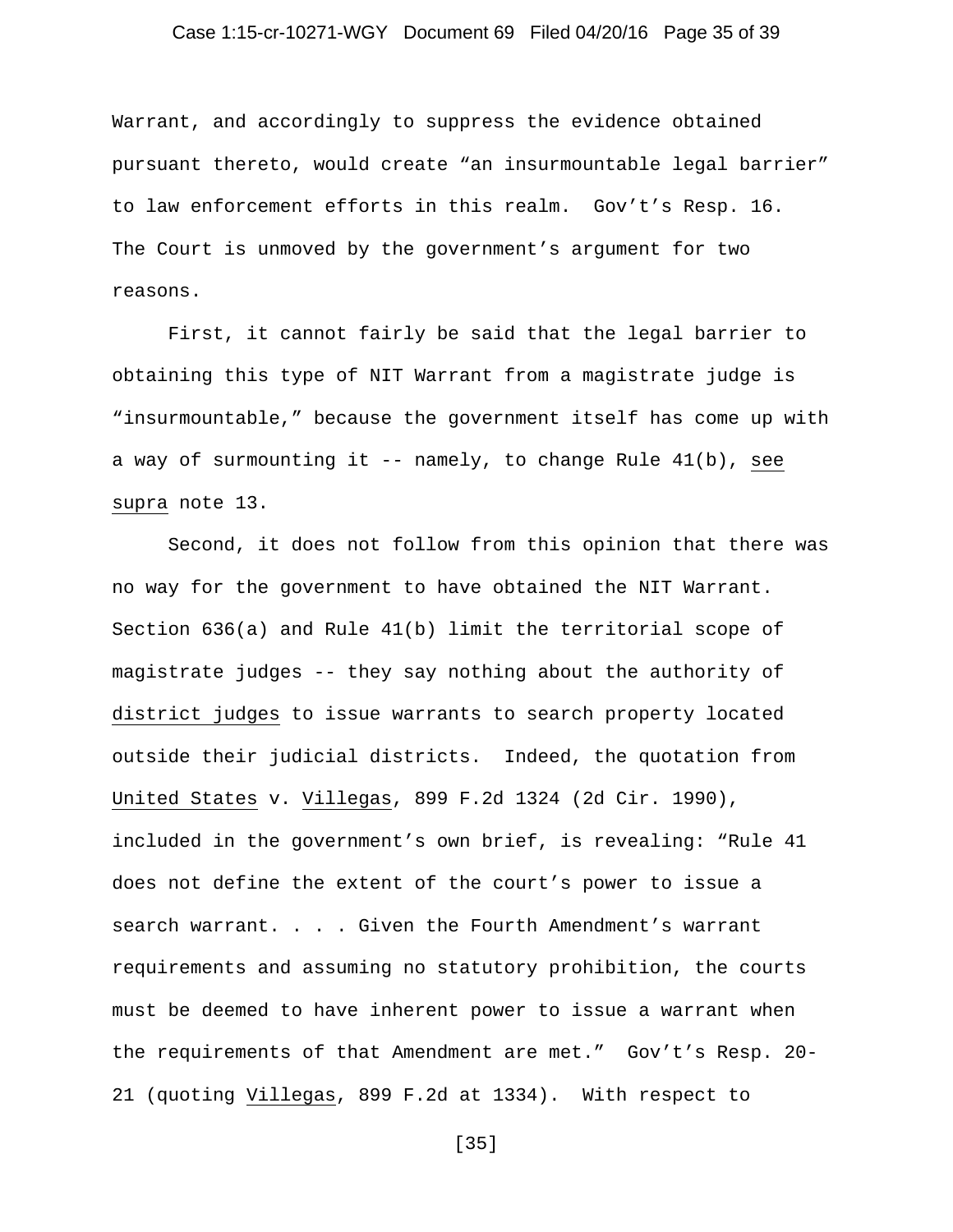### Case 1:15-cr-10271-WGY Document 69 Filed 04/20/16 Page 36 of 39

district judges, neither Rule 41(b) nor Section 636(a) of the Federal Magistrates Act restricts their inherent authority to issue warrants consistent with the Fourth Amendment. See Krueger, 809 F.3d at 1125 n.6 (noting that analysis of a magistrate judge's lack of statutory authority to issue warrants to search outside his district has no bearing on "the statutory authorities of a district judge to issue a warrant for an outof-district search[,]" and pointing out that "[u]nlike magistrates, the jurisdiction of district courts is usually defined by subject matter and parties rather than strictly by geography."); cf. Matter of Application and Affidavit for a Search Warrant, 923 F.2d 324, 326 (4th Cir. 1991) (contrasting a district judge's "inherent power" with a magistrate's power, which is either delegated by a district judge or expressly provided by statute).[28](#page-35-0)

<span id="page-35-0"></span>Ξ <sup>28</sup> Surprisingly, a number of courts have apparently understood Rule 41(b) to apply to district judges. See, e.g., United States v. Golson, 743 F.3d 44, 51 (3d Cir. 2014) ("Rule 41(b) grants the authority to issue search warrants to federal judges and judges of state courts of record."); Glover, 736 F.3d at 515 (concluding that a warrant issued by a district judge to search property outside that judge's district violated Rule 41(b)(2)); cf. United States v. Krawiec, 627 F.2d 577, 580 (1st Cir. 1980) (indicating that all "federal warrants" are required to comply with Rule 41). On its face, however, Rule 41(b) applies only to "a magistrate judge" and "a judge of a state court of record." The authority of district judges to issue warrants arises elsewhere, see Villegas, 899 F.2d at 1334; 18 U.S.C. § 3102, and district judges are not subject to the limitations set forth in Rule 41(b).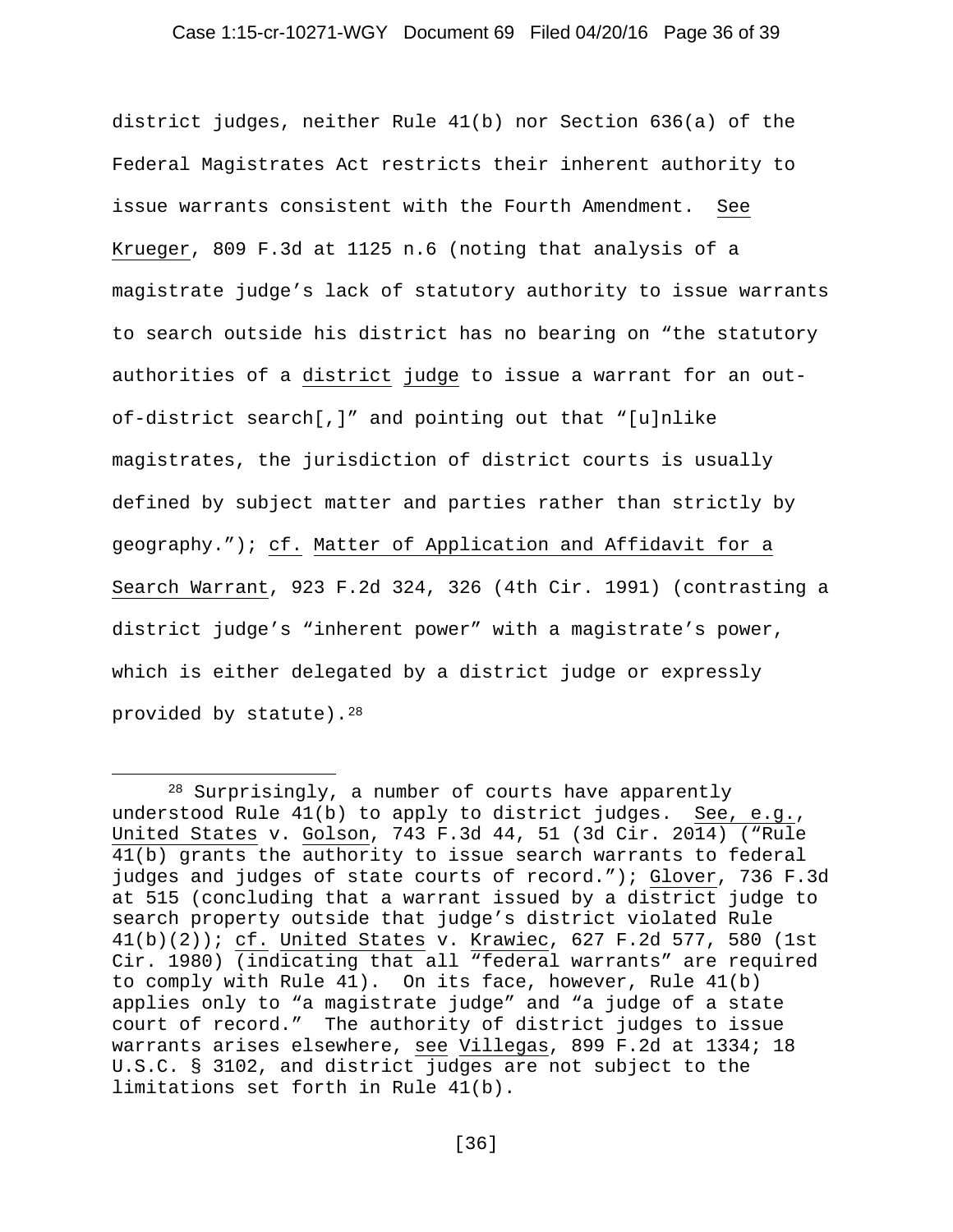The magistrate judge who issued this warrant sits primarily in Alexandria, Virginia. See NIT Warrant. Four district judges and three senior judges sit routinely in that courthouse. See Alexandria Courthouse, United States District Court Eastern District of Virginia, http://www.vaed.uscourts.gov/locations/al e.htm (last visited Apr. 20, 2016). Here, the government had already involved one of those district judges in its investigation, albeit to obtain the Title III warrant. See Title III Warrant.

Of course, were the government to present its NIT Warrant application to a district judge, it would still have to meet the requirements of the Fourth Amendment, which guarantees that "no Warrants shall issue, but upon probable cause, supported by Oath or affirmation, and particularly describing the place to be searched." U.S. Const. amend. IV. Of special concern here is the particularity requirement, since, as the government points out, "the defendant's use of the Tor hidden service made it impossible for investigators to know what other districts, if any, the execution of the warrant would take place in," Gov't's Resp. 20.[29](#page-36-0) While this Court need not decide whether the

Ĩ

<span id="page-36-0"></span><sup>29</sup> Indeed, objectors to the proposed amendment to Rule 41(b), see supra note 13, have argued that a warrant that permitted law enforcement to remotely search computers at unknown locations would violate the Fourth Amendment's particularity requirement. See, e.g., Written Statement of the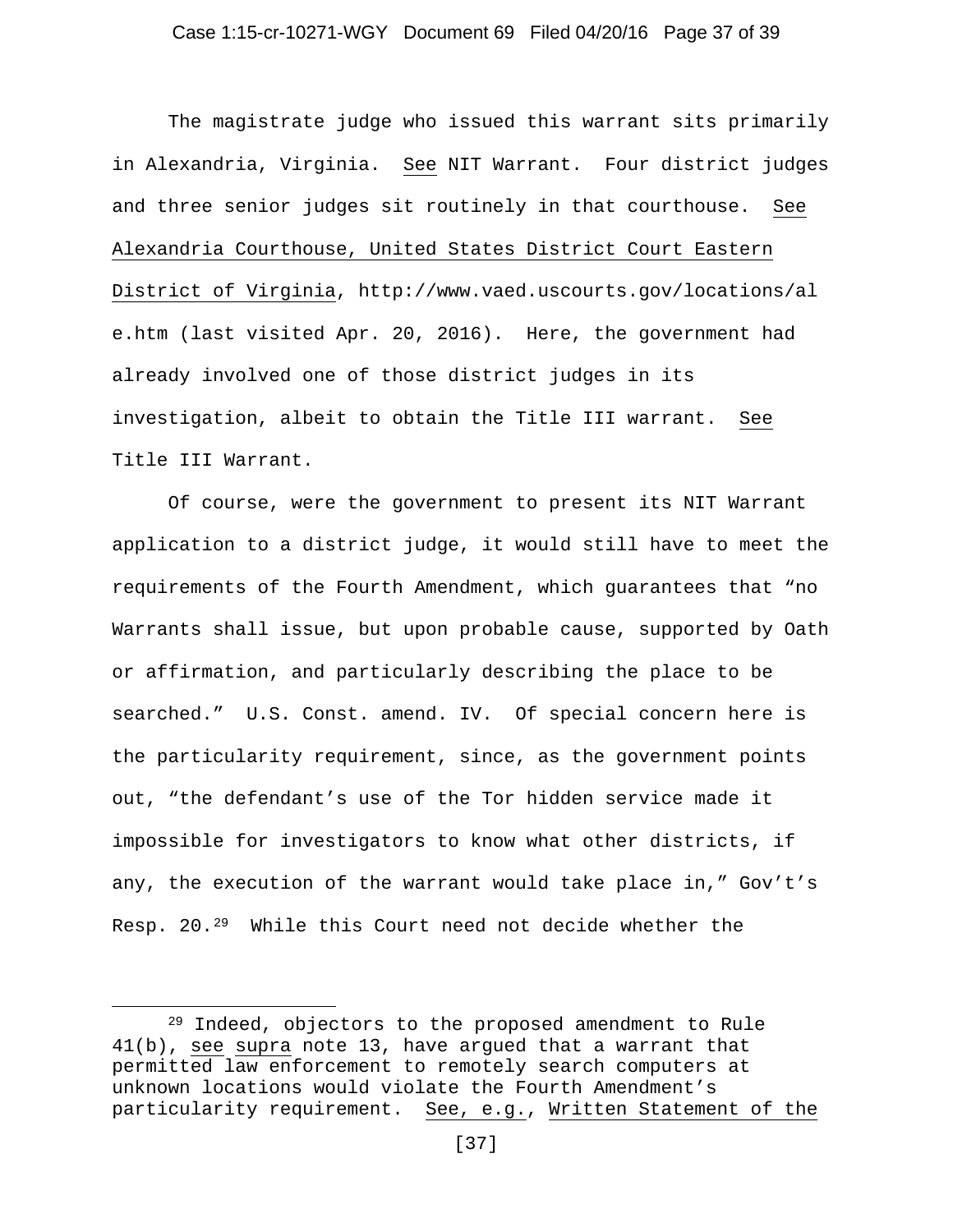### Case 1:15-cr-10271-WGY Document 69 Filed 04/20/16 Page 38 of 39

particularity requirement was met here, it notes that despite the difficulty highlighted by the government, at least two courts have determined that this precise warrant was sufficiently particular to pass constitutional muster. See United States v. Epich, No. 15-CR-163-PP, 2016 WL 953269, at \*2 (E.D. Wis. Mar. 14, 2016); United States v. Michaud, No. 3:15 cr-05351-RJB, 2016 WL 337263 at \*4-\*5 (W.D. Wash. Jan. 28, 2016). But cf. In re Warrant to Search a Target Computer at Premises Unknown, 958 F.Supp.2d at 755-58 (warrant to "surreptitiously install[] software designed . . . to extract certain stored electronic records" from "an unknown computer at an unknown location" did not satisfy Fourth Amendment particularity requirement).

#### **IV. CONCLUSION**

Ĩ

Based on the foregoing analysis, the Court concludes that the NIT Warrant was issued without jurisdiction and thus was void ab initio. It follows that the resulting search was conducted as though there were no warrant at all. Since warrantless searches are presumptively unreasonable, and the good-faith exception is inapplicable, the evidence must be excluded. Accordingly, Levin's motion to suppress, ECF No. 44, is GRANTED.

Center for Democracy & Technology Before the Judicial Conference Advisory Committee on Criminal Rules 2, Oct. 24, 2014.